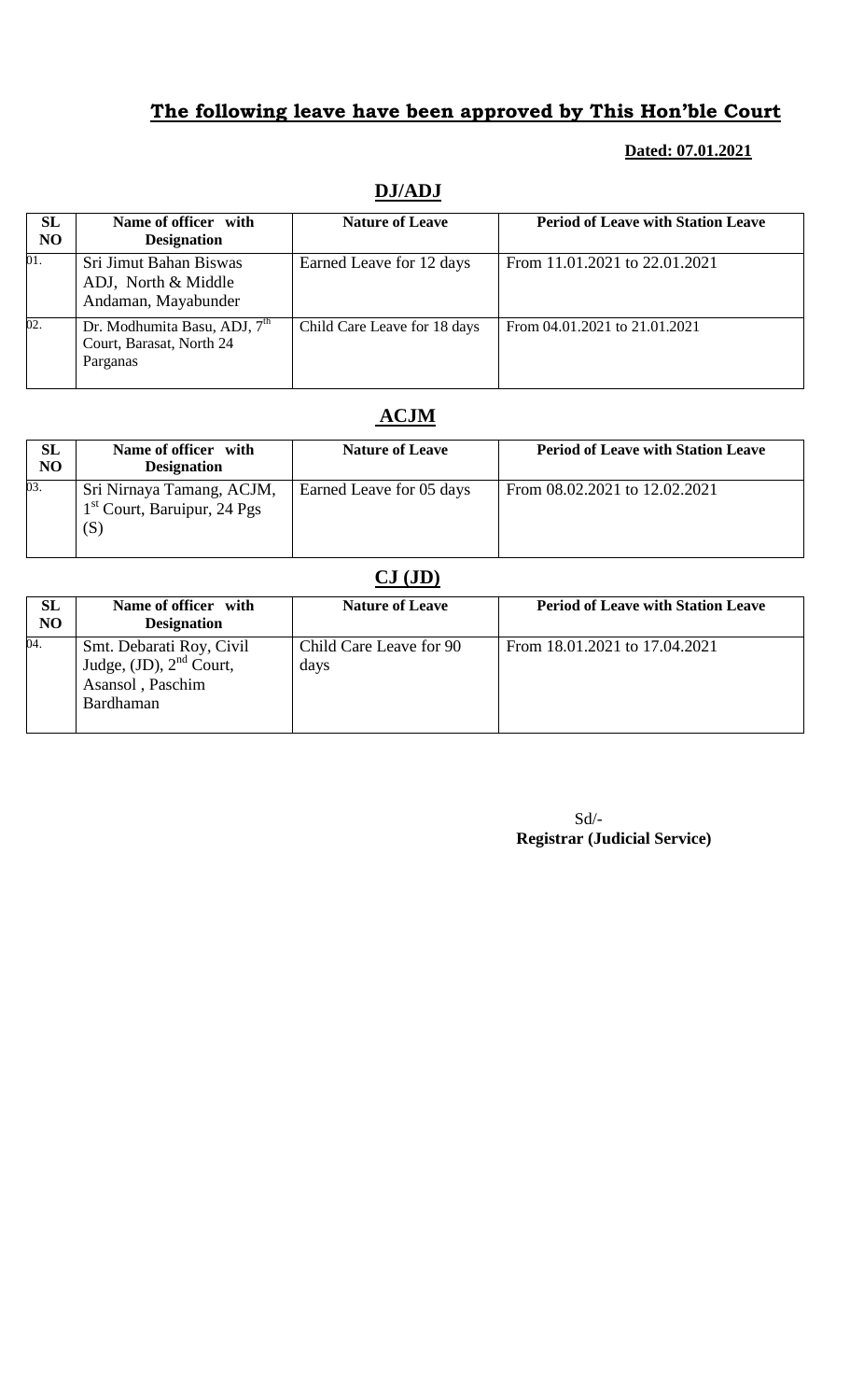## **Dated: 07.01.2021**

## **DJ/ADJ**

| SL             | Name of officer with                                                                            | <b>Nature of Leave</b>     | <b>Period of Leave with Station Leave</b> |
|----------------|-------------------------------------------------------------------------------------------------|----------------------------|-------------------------------------------|
|                |                                                                                                 |                            |                                           |
| N <sub>O</sub> | <b>Designation</b>                                                                              |                            |                                           |
| 01.            | Sri Dinanath Prasad, ADJ, 3rd<br>Court, Suri, Birbhum                                           | Earned Leave for 08 days   | From 04.12.2020 to 11.12.2020             |
| 02.            | Sri Subhendu Samanta,<br><b>Chief Judge, City Sessions</b><br>Court, Calcutta                   | Earned Leave for 01 day    | On 02.01.2021                             |
| 03.            | Sri Dharani Adhikary<br>ADJ, 1 <sup>st</sup> Court, Suri, Birbhum                               | Commuted Leave for 09 days | From 12.10.2020 to 20.10.2020             |
| 04.            | Sri Sanjib Daruka, Judge,<br>Special Court, MPs & MLAs<br>Cases), Barasat, North 24<br>Parganas | Commuted Leave for 06 days | From 18.12.2020 to 23.12.2020             |

## **ADJ, FTC/CJ(SD)**

| SL<br>N <sub>O</sub> | Name of officer with<br><b>Designation</b>                      | <b>Nature of Leave</b>   | <b>Period of Leave with Station Leave</b> |
|----------------------|-----------------------------------------------------------------|--------------------------|-------------------------------------------|
| 05.                  | Sri Debanjan Ghosh<br>ADJ, FTC-2, Asansol, Paschim<br>Bardhaman | Earned Leave for 01 day  | On 24.12.2020                             |
| 06.                  | Sri Ajaya Raj Syangden, CJ<br>(SD), Dinhata, Cooch Behar        | Earned Leave for 05 days | From 01.12.2020 to 05.12.2020             |

## **CJM/ACJM**

| SL<br>NO | Name of officer with<br><b>Designation</b>        | <b>Nature of Leave</b>     | <b>Period of Leave with Station Leave</b> |
|----------|---------------------------------------------------|----------------------------|-------------------------------------------|
| 07.      | Sri Sandip Chakrabarti, CJM,<br>Paschim Bardhaman | Commuted Leave for 10 days | From 22.12.2020 to 31.12.2020             |

## **JM**

| SL<br>N <sub>O</sub> | Name of officer with<br><b>Designation</b>                                   | <b>Nature of Leave</b>       | <b>Period of Leave with Station Leave</b> |
|----------------------|------------------------------------------------------------------------------|------------------------------|-------------------------------------------|
| 08.                  | Sri Arghya Acharya<br>JM, 2 <sup>nd</sup> Court, Tamluk, Purba<br>Medinipur. | Commuted Leave for 17 days   | From 14.11.2020 to 30.11.2020             |
| 09.                  | Smt. Sanghamitra Debnath<br>Principal Magistrate, JJB,<br>Jalpaiguri         | Child Care Leave for 16 days | From 20.11.2020 to 05.12.2020             |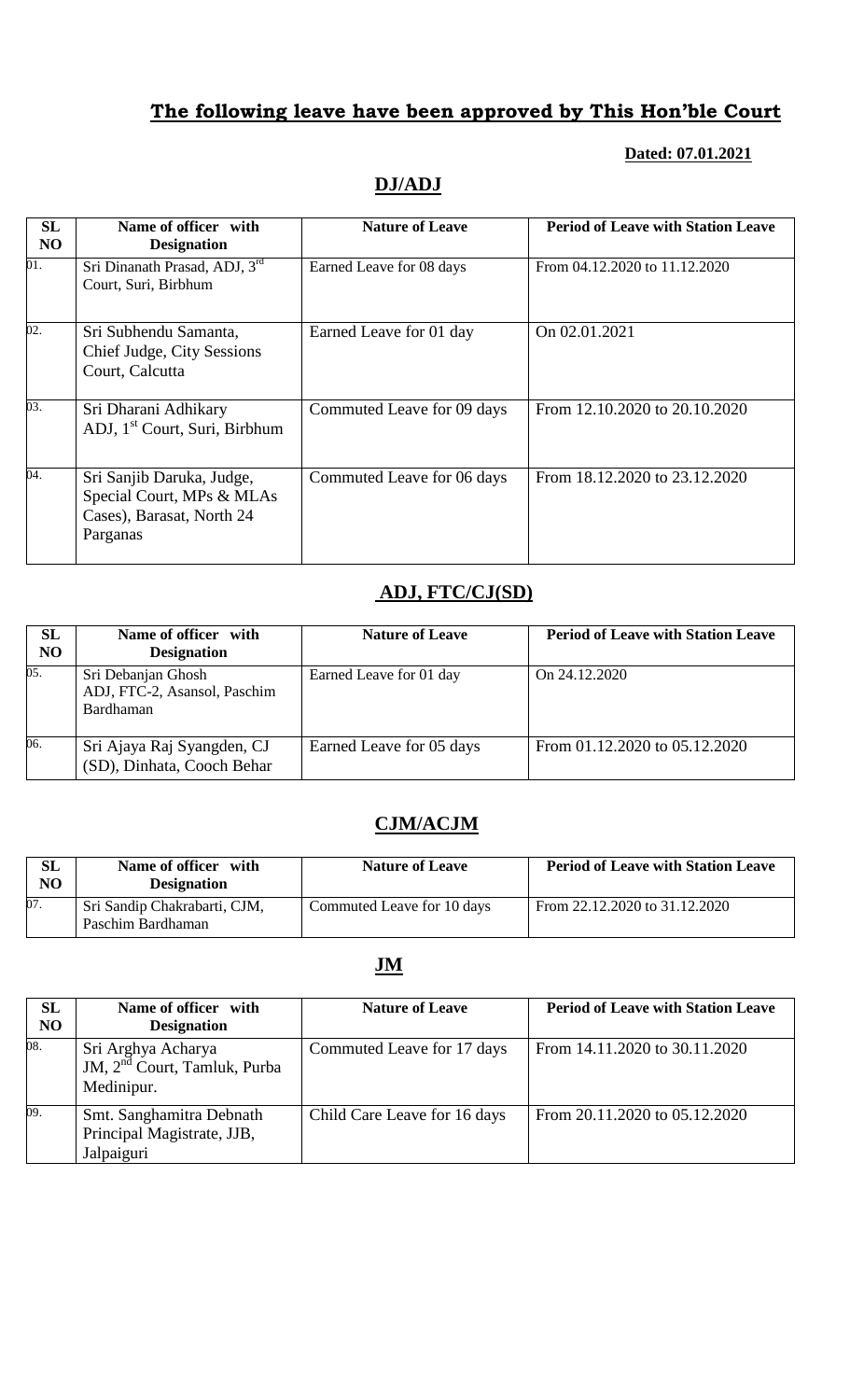# // 2 //

# **CJ (JD)**

| SL<br>N <sub>O</sub> | Name of officer with<br><b>Designation</b>                                                    | <b>Nature of Leave</b>       | <b>Period of Leave with Station Leave</b> |
|----------------------|-----------------------------------------------------------------------------------------------|------------------------------|-------------------------------------------|
| 10.                  | Smt. Debarati Roy, Civil<br>Judge, (Jr. Divn.), $2nd$<br>Court, Asansol, Paschim<br>Bardhaman | Earned Leave for 11 days     | From 15.06.2020 to 25.06.2020             |
| 11.                  | Smt. Ankita Gupta<br>$CJ(JD)$ , 3 <sup>rd</sup> Court,<br>Basirhat, 24 Pgs (N)                | Child Care Leave for 15 days | From $02.01.2021$ to $16.01.2021$         |

 $Sd$ <sup>-</sup>  **Registrar (Judicial Service)**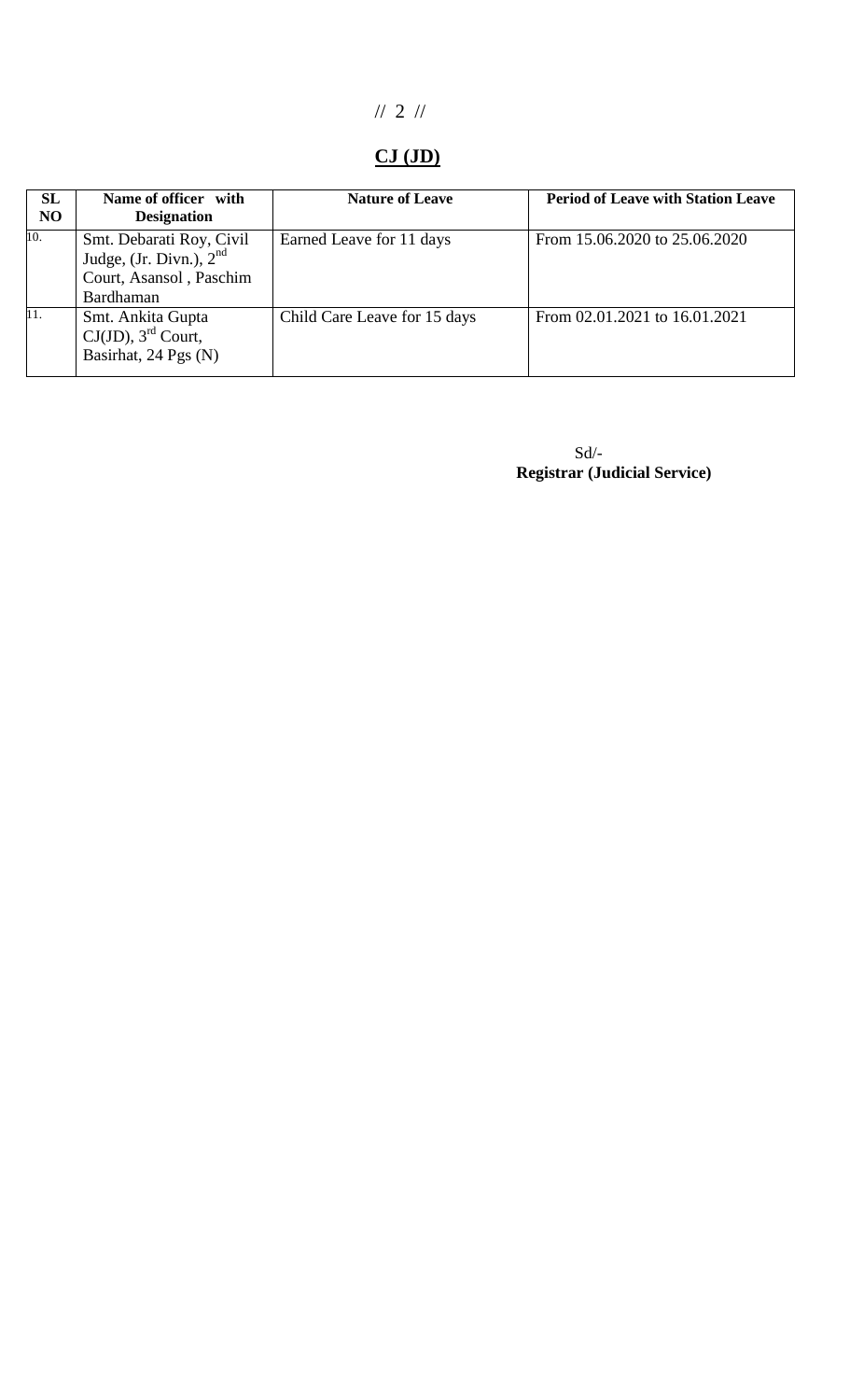### **Dated: 07.01.2021**

### **DJ/ ADJ**

| SL<br>N <sub>O</sub> | Name of officer with<br><b>Designation</b>                                                   | <b>Nature of Leave</b>                 | <b>Period of Leave</b>        |
|----------------------|----------------------------------------------------------------------------------------------|----------------------------------------|-------------------------------|
| 01.                  | Sri Subhradip Mitra, DJ, Paschim<br>Medinipur                                                | Quarantine Leave for 29<br>days        | From 17.11.2020 to 15.12.2020 |
| 02.                  | Sri Sanjib Daruka, Judge, Special<br>Court (MPs & MLAs Cases),<br>Barasat, North 24 Parganas | <b>Ouarantine Leave for 30</b><br>days | From 18.11.2020 to 17.12.2020 |
| 03.                  | Sri Kallol Kumar Das<br>ADJ, 1 <sup>st</sup> Court, Cooch Behar,<br><b>NDPS</b>              | Quarantine Leave for 18<br>days        | From 24.11.2020 to 11.12.2020 |

|     | CJ(JD)                                                  |                                 |                               |  |
|-----|---------------------------------------------------------|---------------------------------|-------------------------------|--|
| SL  | Name of officer with                                    | <b>Nature of Leave</b>          | <b>Period of Leave</b>        |  |
| NO  | <b>Designation</b>                                      |                                 |                               |  |
| 04. | Smt. Urmi Sinha, CJ(JD), Balurghat,<br>Dakshin Dinajpur | Quarantine Leave for 27<br>days | From 14.11.2020 to 10.12.2020 |  |

|          | $\mathbf{J}\mathbf{M}$                                                                                 |                                                                                   |                                                                    |  |
|----------|--------------------------------------------------------------------------------------------------------|-----------------------------------------------------------------------------------|--------------------------------------------------------------------|--|
| SL<br>NO | Name of officer with<br><b>Designation</b>                                                             | <b>Nature of Leave</b>                                                            | <b>Period of Leave</b>                                             |  |
| 05.      | Sri Indrajit Deb, Municipal<br>Magistrate, 3 <sup>rd</sup> Court, Calcutta                             | Quarantine Leave for 22<br>days                                                   | From 02.12.2020 to 23.12.2020                                      |  |
| 06.      | Sri Nilanjan Maulik,<br>Judicial Magistrate, 1 <sup>st</sup> Court,<br>Barrackpore, North 24 Parganas. | Quarantine Leave for 19<br>days                                                   | From 02.11.2020 to 20.11.2020.                                     |  |
| 07.      | Smt. Swati Maulik,<br>Judicial Magistrate, 4 <sup>th</sup> Court,<br>Barrackpore, North 24 Parganas    | Quarantine Leave for 19<br>days                                                   | From 02.11.2020 to 20.11.2020.                                     |  |
| 08.      | Smt. Krishnakoli Mukherjee, Judicial<br>Magistrate, 4 <sup>th</sup> Court, Howrah.                     | <b>Ouarantine Leave for 16</b><br>days combined with<br>Earned Leave for 02 days. | From 05.10.2020 to 20.10.2020 and<br>EL on 03.10.2020 & 04.10.2020 |  |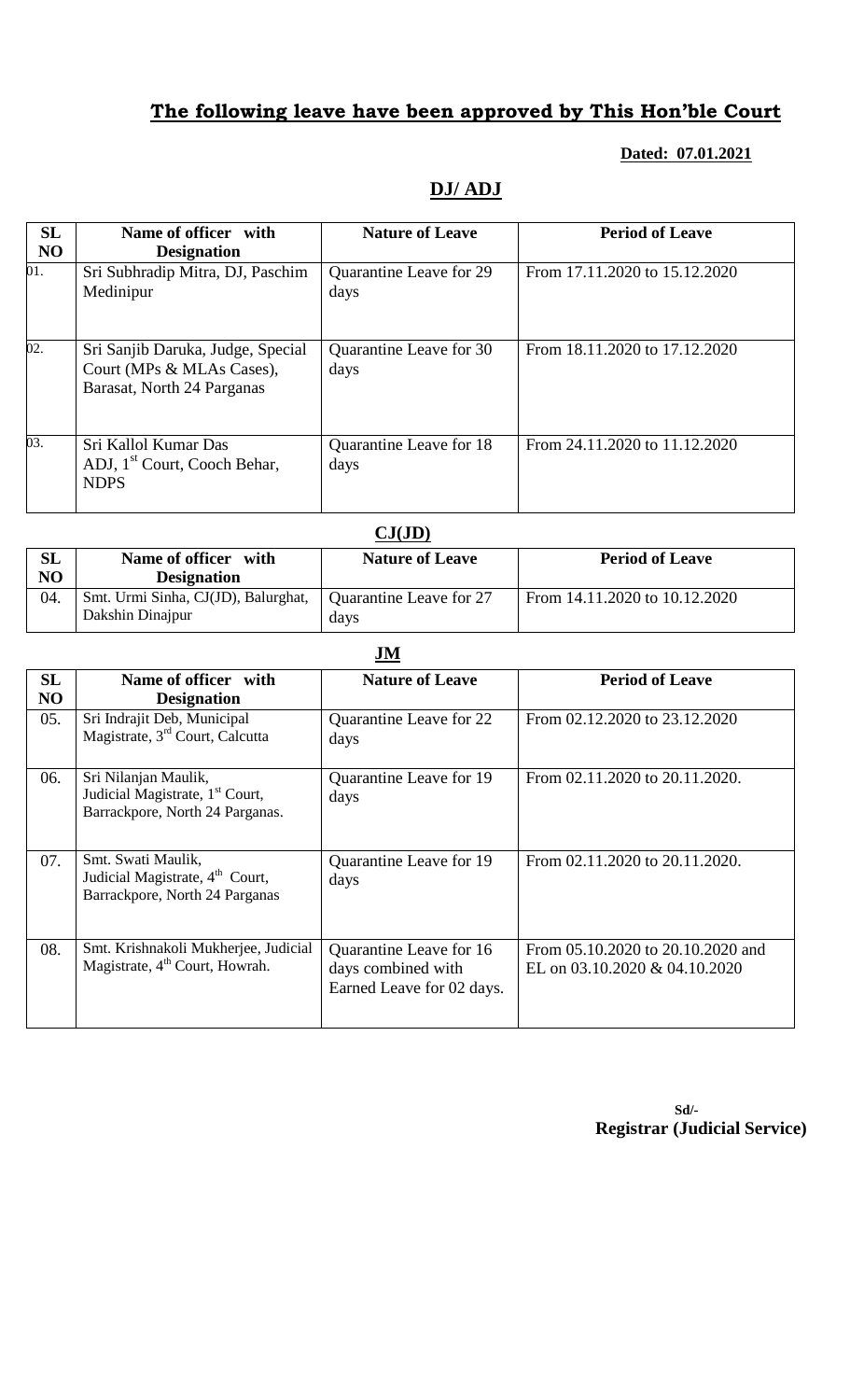### **Dated: 14.01.2021**

| SL<br>N <sub>O</sub> | Name of officer with<br><b>Designation</b>                         | <b>Nature of Leave</b>   | <b>Period of Leave with Station Leave</b> |
|----------------------|--------------------------------------------------------------------|--------------------------|-------------------------------------------|
| 01.                  | Smt. Annu Gupta<br>$CJ(JD)$ , $2nd$ Court, Kandi,<br>Murshidabad   | Earned Leave for 07 days | From 02.01.2021 to 08.01.2021             |
| 02.                  | Sri Raju Gharami<br>$CJ(JD)$ , $2nd$ Court, Basirhat, 24<br>Pgs(N) | Earned Leave for 01 day  | On 02.01.2021                             |

**CJ(JD)**

Sd/-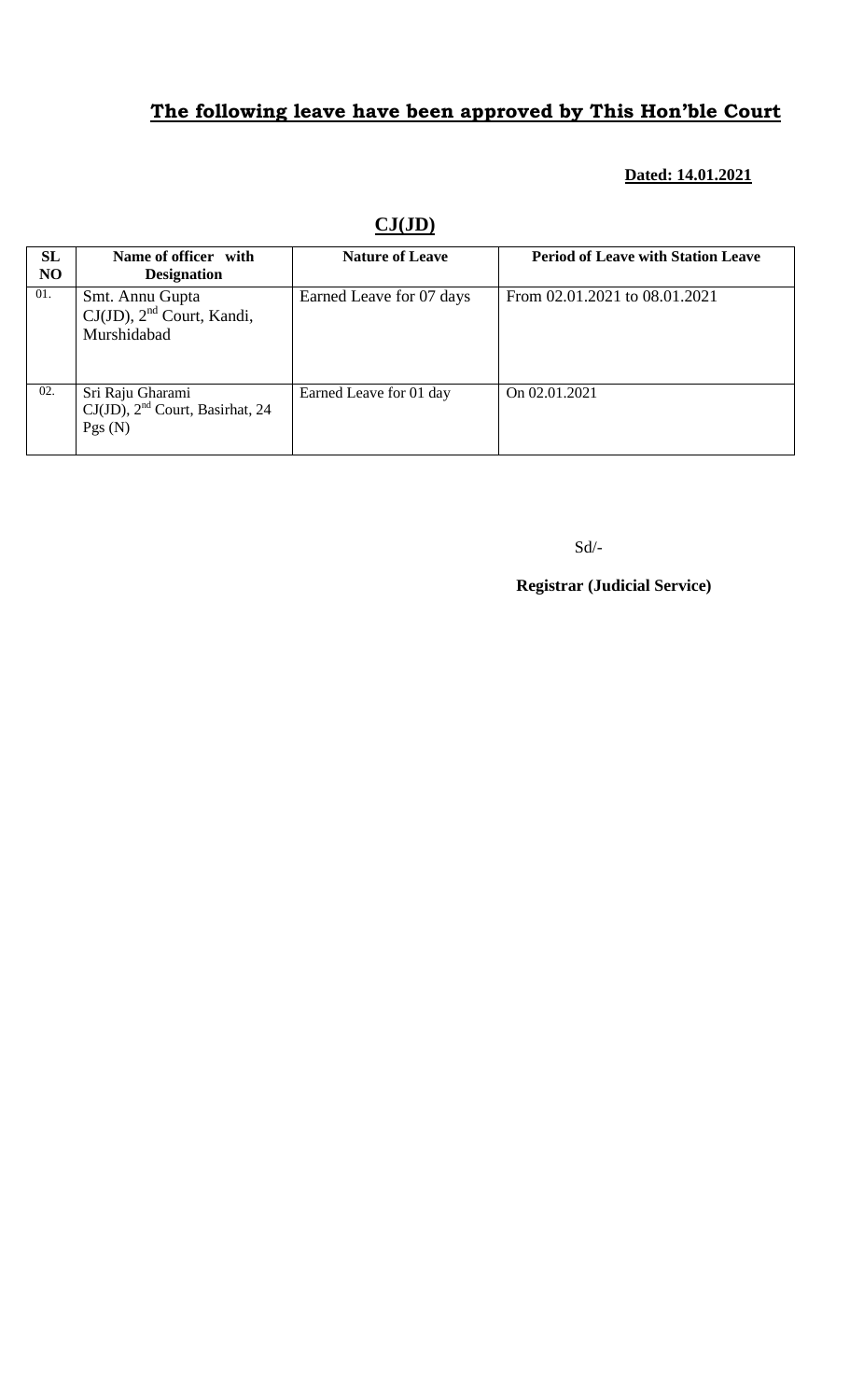## **Dated: 14.01.2021**

| <b>SL</b><br>N <sub>O</sub> | Name of officer with<br><b>Designation</b>                                            | <b>Nature of Leave</b>       | <b>Period of Leave with Station Leave</b> |  |
|-----------------------------|---------------------------------------------------------------------------------------|------------------------------|-------------------------------------------|--|
| 01.                         | Smt. Nita Sarkar<br>JM, Haldia, Purba Medinipur                                       | Child Care Leave for 18 days | From 18.01.2021 to 04.02.2021             |  |
| 02.                         | Md Jonny Ul Haque Mullick,<br>JM, 3 <sup>rd</sup> Court, Tamluk, Purba<br>Medinipur   | Earned Leave for 06 days     | From 06.02.2021 to 11.02.2021             |  |
| 03.                         | Smt. Pragyamita Sen Sarkar,<br>JM, 3 <sup>rd</sup> Court, Krishnagar,<br>Nadia        | Earned Leave for 05 days     | From 28.01.2021 to 01.02.2021             |  |
| 04.                         | Smt. Amrapali Chakraborty<br>JM, 4 <sup>th</sup> Court, Alipore, South<br>24 Parganas | Earned Leave for 06 days     | From 01.02.2021 to 06.02.2021             |  |

**JM**

### **CJ(JD)**

| SL<br>N <sub>O</sub> | Name of officer with<br><b>Designation</b>                                                                                 | <b>Nature of Leave</b>   | <b>Period of Leave with Station Leave</b> |
|----------------------|----------------------------------------------------------------------------------------------------------------------------|--------------------------|-------------------------------------------|
| 05.                  | Ms. Bristi Bardhan<br>CJ(JD), on Probation, attached<br>to $CJ(JD)$ , 4 <sup>th</sup> Court, Alipore,<br>South 24 Parganas | Earned Leave for 15 days | From 18.01.2021 to 01.02.2021             |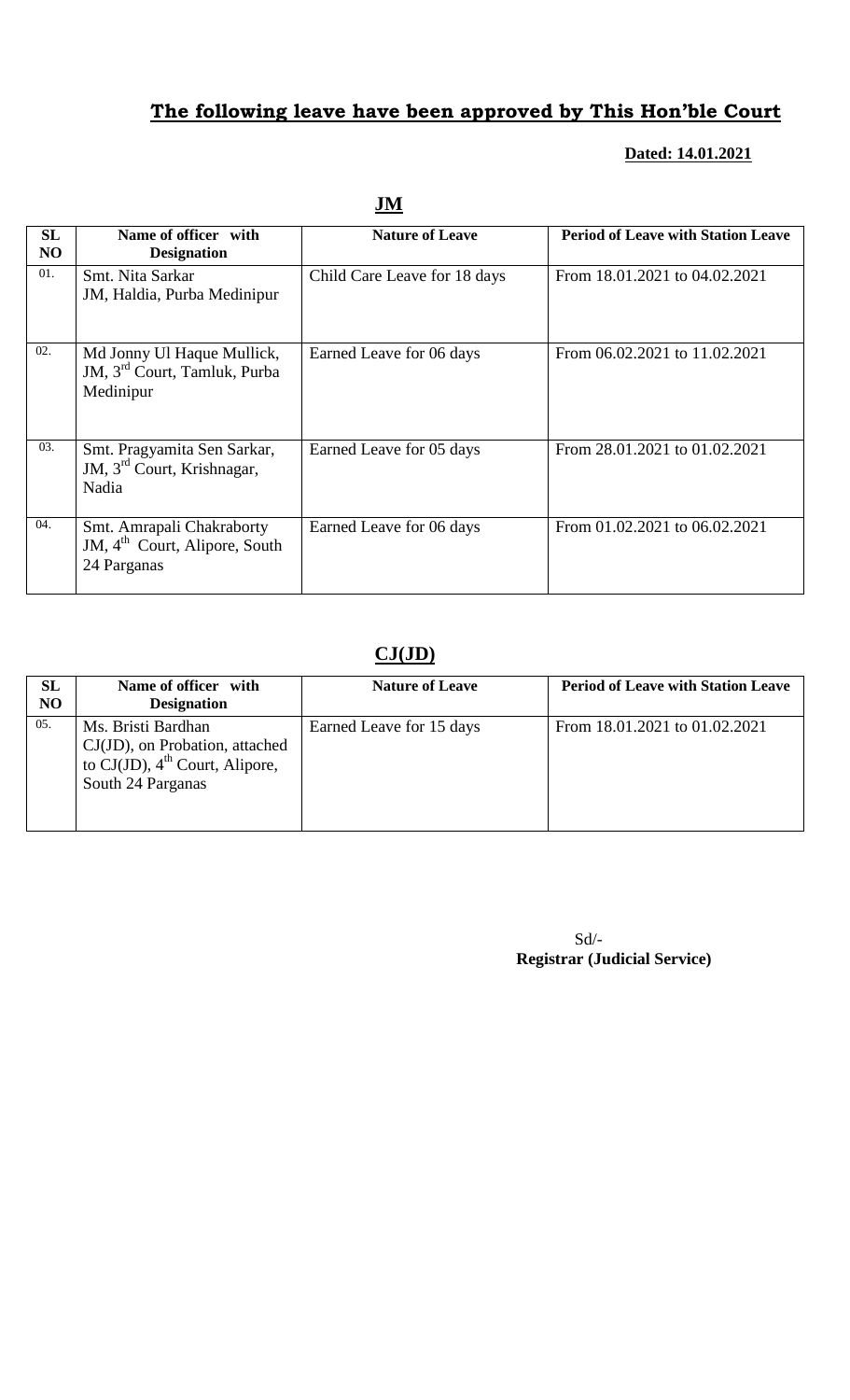### **Dated: 15.01.2021**

### **ADJ, FTC/ CJ(SD)**

| SL<br>N <sub>O</sub> | Name of officer with<br><b>Designation</b>                              | <b>Nature of Leave</b>   | <b>Period of Leave with Station Leave</b> |
|----------------------|-------------------------------------------------------------------------|--------------------------|-------------------------------------------|
| 01.                  | Smt. Soma Chakrabarti<br>$CI(SD)$ , Islampur, Uttar<br>Dinajpur         | Earned Leave for 01 day  | On 02.01.2021                             |
| 02.                  | Smt. Madhumita<br>Chowdhury<br>CJ (SD), Balurghat,<br>Dakshin Dinajpur. | Earned Leave for 05 days | From 17.11.2020 to 21.11.2020             |

# **CJ(JD)**

| <b>SL</b><br>N <sub>O</sub> | Name of officer with<br><b>Designation</b>               | <b>Nature of Leave</b>   | <b>Period of Leave with Station Leave</b> |
|-----------------------------|----------------------------------------------------------|--------------------------|-------------------------------------------|
| 03.                         | Smt. Devjani Bose,<br>CJ(JD), Raiganj, Uttar<br>Dinajpur | Earned Leave for 03 days | From 02.01.2021 to 04.01.2021             |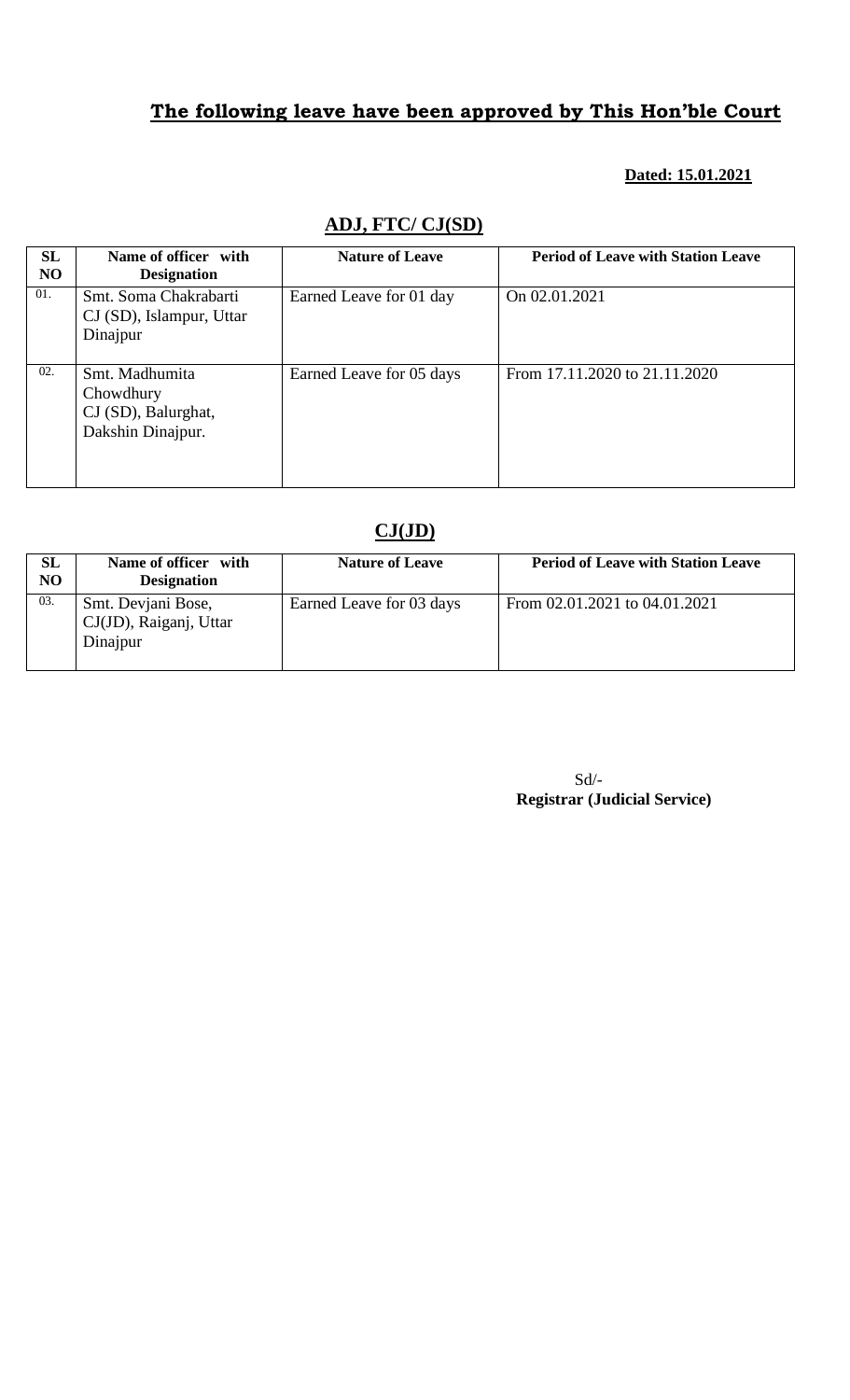### **Dated: 15.01.2021**

| SL<br>N <sub>O</sub> | Name of officer with<br><b>Designation</b>                                          | <b>Nature of Leave</b>   | <b>Period of Leave with Station Leave</b> |
|----------------------|-------------------------------------------------------------------------------------|--------------------------|-------------------------------------------|
| 01.                  | Sri Shankar Mani Tripathi<br>ADJ, 1 <sup>st</sup> Court, Contai,<br>Purba Medinipur | Earned Leave for 11 days | From 15.01.2021 to 25.01.2021             |
| 02.                  | Sri Somesh Prasad Sinha,<br>ADJ, 1 <sup>st</sup> Court, Arambagh,<br>Hooghly        | Earned Leave for 08 days | From 18.01.2021 to 25.01.2021             |

## **CJ(JD)**

| SL<br><b>NO</b> | Name of officer with<br><b>Designation</b>                              | <b>Nature of Leave</b>   | <b>Period of Leave with Station Leave</b> |
|-----------------|-------------------------------------------------------------------------|--------------------------|-------------------------------------------|
| 03.             | Smt. Devjani Bose,<br>CJ(JD), Raiganj, Uttar<br>Dinajpur                | Earned Leave for 19 days | From 22.02.2021 to 12.03.2021             |
| 04.             | Smt. Prarthana Banerjee<br>$CJ(JD)$ , $2nd$ Court,<br>Arambagh, Hooghly | Earned Leave for 05 days | From 05.04.2021 to 09.04.2021             |

|                             |                                                                                | $\ddotsc$                |                                           |
|-----------------------------|--------------------------------------------------------------------------------|--------------------------|-------------------------------------------|
| <b>SL</b><br>N <sub>O</sub> | Name of officer with<br><b>Designation</b>                                     | <b>Nature of Leave</b>   | <b>Period of Leave with Station Leave</b> |
| 05.                         | Smt. Arunima Bhattacharya<br>JM, Gangarampur at<br>Buniadpur, Dakshin Dinajpur | Earned Leave for 06 days | From 25.01.2021 to 30.01.2021             |
| 06.                         | Sri Parijat Chakraborty,<br>JM, 6 <sup>th</sup> Court, Krishnanagar,<br>Nadia  | Earned Leave for 04 days | From 01.02.2021 to 04.02.2021             |

Sd/-  **Registrar (Judicial Service)**

### **JM**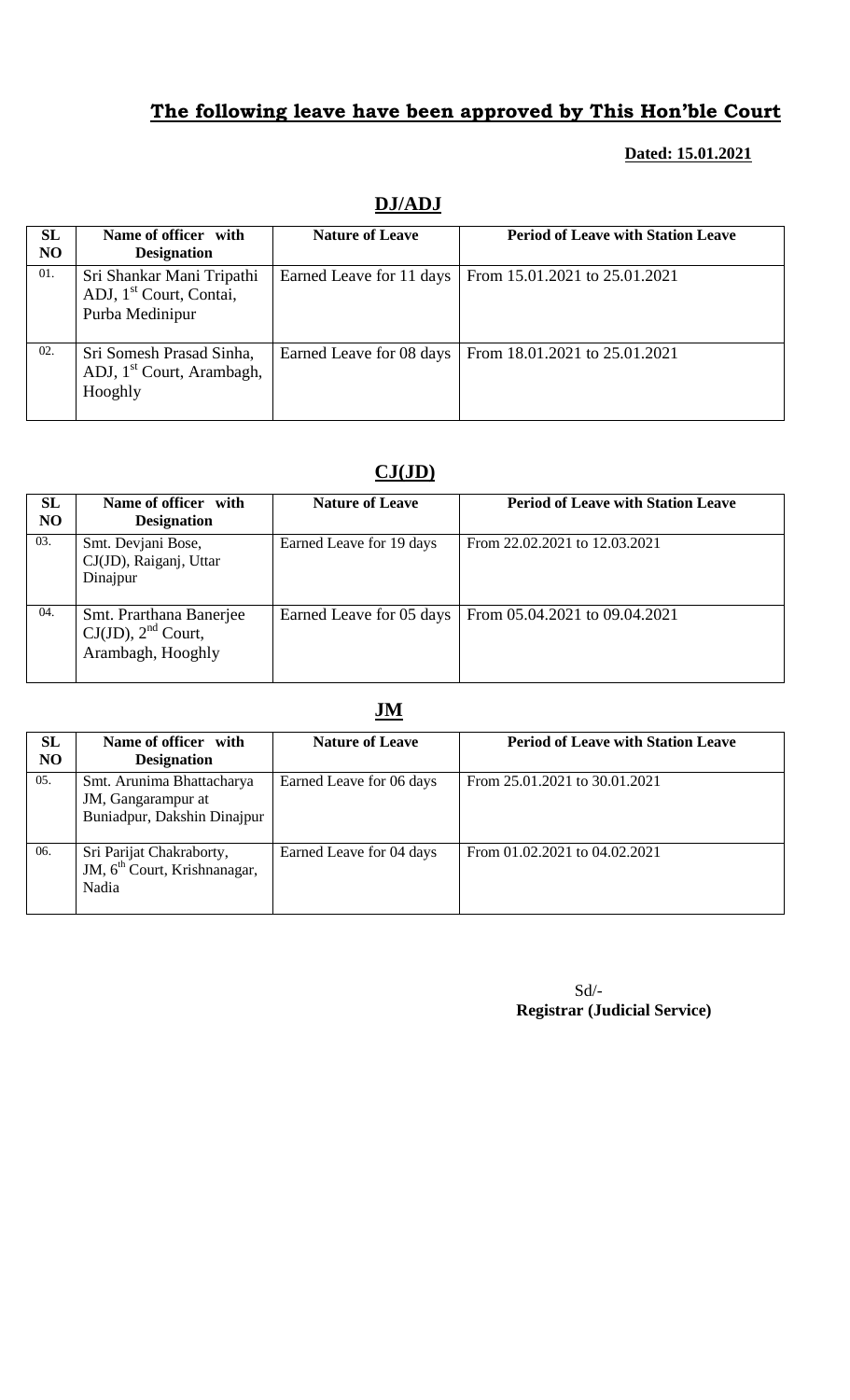### **Dated: 18.01.2021**

| SL  | Name of officer with       | <b>Nature of Leave</b>  | <b>Period of Leave with Station Leave</b> |
|-----|----------------------------|-------------------------|-------------------------------------------|
| NO  | <b>Designation</b>         |                         |                                           |
| 01. | Sri Sourav Bhattacharya,   | Earned Leave for 01 day | On 02.01.2021                             |
|     | Judge, Commercial Court,   |                         |                                           |
|     | Asansol, Paschim Bardhaman |                         |                                           |
|     |                            |                         |                                           |

### **DJ/ADJ**

# **ADJ, FTC/ CJ(SD)**

| SL<br><b>NO</b> | Name of officer with<br><b>Designation</b>                        | <b>Nature of Leave</b>   | <b>Period of Leave with Station Leave</b> |
|-----------------|-------------------------------------------------------------------|--------------------------|-------------------------------------------|
| 02.             | Sri Anil Kumar Prasad<br>ADJ, FTC-2, Alipurduar                   | Earned Leave for 04 days | From 24.11.2020 to 27.11.2020             |
|                 |                                                                   | Earned Leave for 09 days | From 03.12.2020 to 11.12.2020             |
| 03.             | Sri Ananta Kumar Bardhan,<br>ADJ, 1 <sup>st</sup> FTC, Jalpaiguri | Earned Leave for 14 days | 17.11.2020 to 30.11.2020                  |

### **JM**

| SL<br>N <sub>O</sub> | Name of officer with<br><b>Designation</b>                            | <b>Nature of Leave</b>   | <b>Period of Leave with Station Leave</b> |
|----------------------|-----------------------------------------------------------------------|--------------------------|-------------------------------------------|
| 04.                  | Smt. Koyel Pradhan, Principal<br>Magistrate, JJB, Purba<br>Bardhaman. | Earned Leave for 04 days | From 28.12.2020 to 31.12.2020             |

# **CJ(JD)**

| SL<br>N <sub>O</sub> | Name of officer with<br><b>Designation</b>                                  | <b>Nature of Leave</b>        | <b>Period of Leave with Station Leave</b> |
|----------------------|-----------------------------------------------------------------------------|-------------------------------|-------------------------------------------|
| 05.                  | Smt. Madhurima Goswami<br>$CJ(JD)$ , $2nd$ Court, Katwa,<br>Purba Bardhaman | Commuted Leave for 07<br>days | From 02.01.2021 to 08.01.2021             |

Sd/-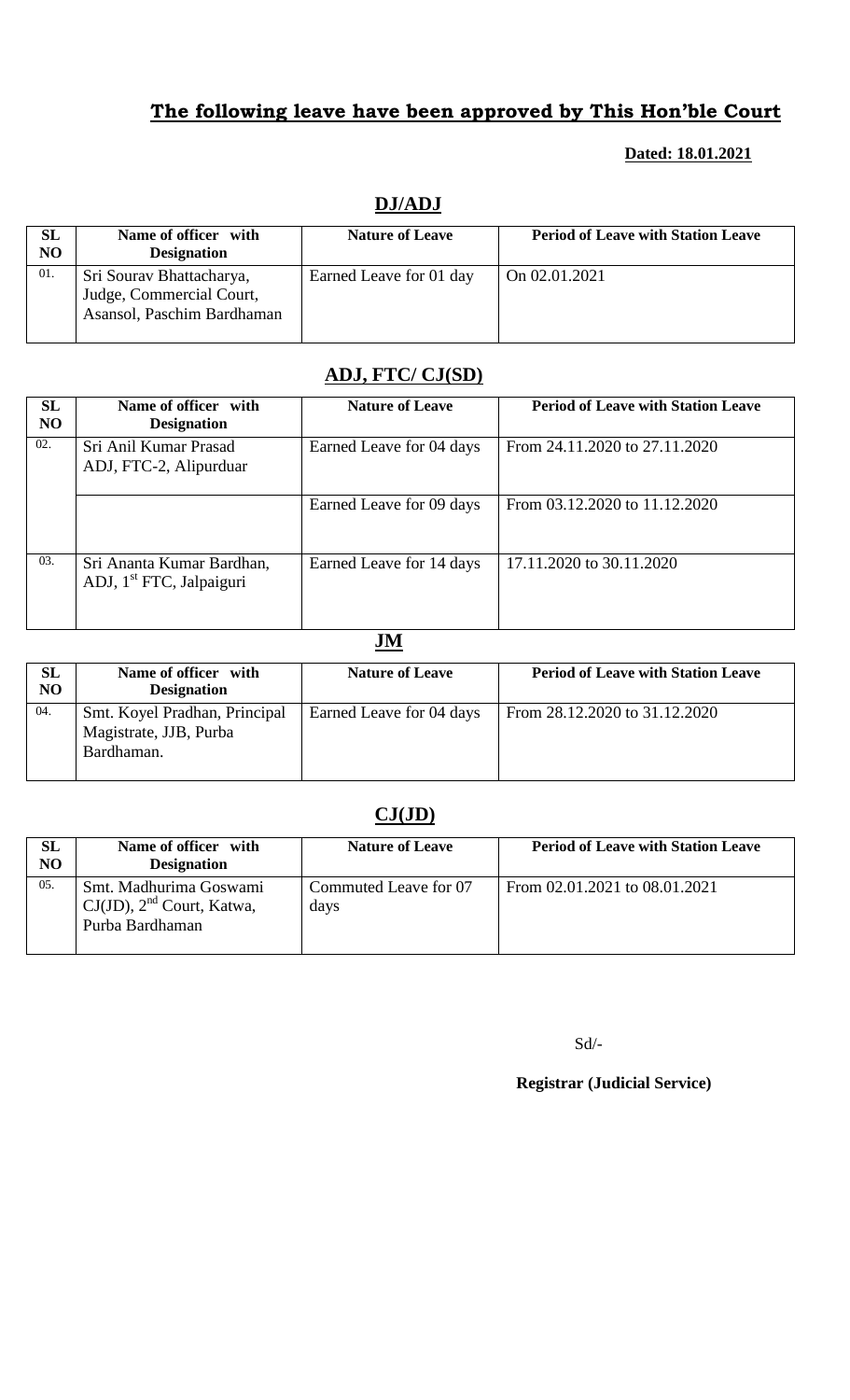#### **Dated: 18.01.2021**

### **DJ/ADJ**

| <b>SL</b><br>N <sub>O</sub> | Name of officer with<br><b>Designation</b>                                           | <b>Nature of Leave</b>   | <b>Period of Leave with Station Leave</b> |
|-----------------------------|--------------------------------------------------------------------------------------|--------------------------|-------------------------------------------|
| 01.                         | Sri Jeetendra Gupta<br>ADJ, 1 <sup>st</sup> Court, Barrackpore,<br>North 24 Parganas | Earned Leave for 05 days | From 18.01.2021 to 22.01.2021             |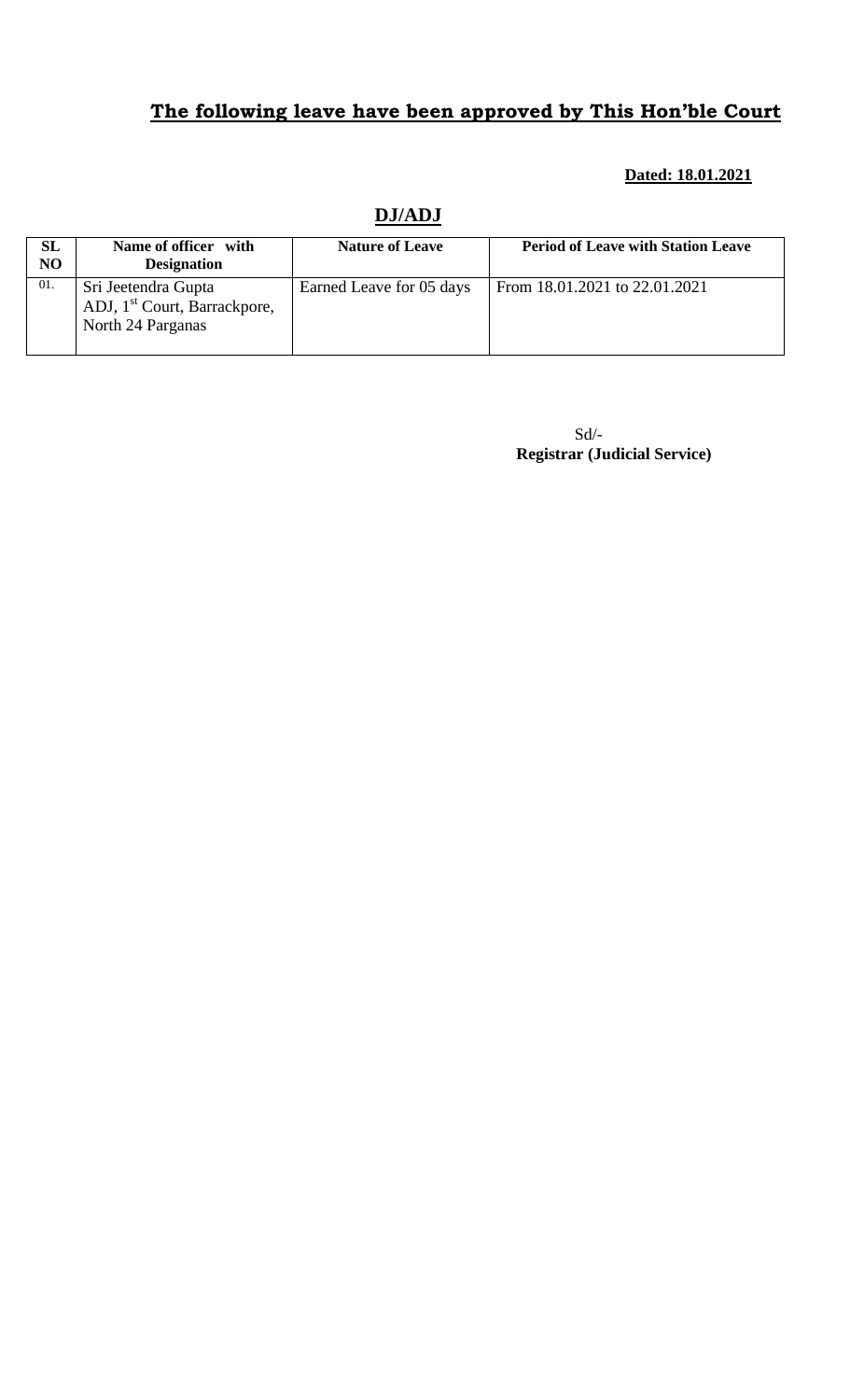### **Dated: 19.01.2021**

# **ADJ, FTC/ CJ(SD)**

| <b>SL</b><br>N <sub>O</sub> | Name of officer with Designation                                       | <b>Nature of Leave</b>  | <b>Period of Leave with Station Leave</b> |
|-----------------------------|------------------------------------------------------------------------|-------------------------|-------------------------------------------|
| 01.                         | Sri Aloke Kumar Chowdhury,<br>ADJ, FTC-II, Islampur, Uttar<br>Dinajpur | Earned leave for 01 day | On 17.11.2020                             |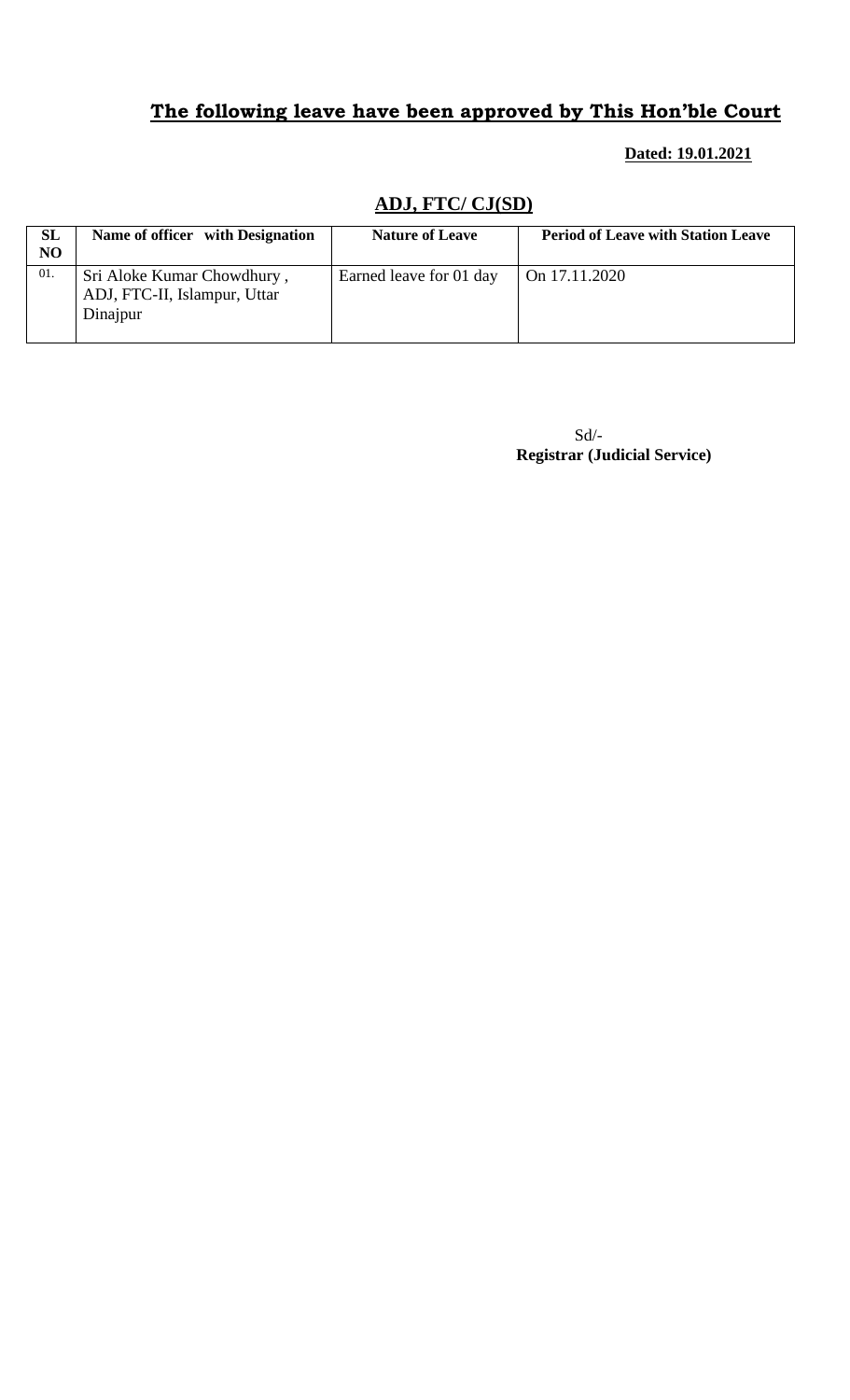### **Dated: 19.01.2021**

### **ADJ, FTC/ CJ(SD)**

| SL<br><b>NO</b> | Name of officer with Designation                                | <b>Nature of Leave</b>   | <b>Period of Leave with Station Leave</b> |
|-----------------|-----------------------------------------------------------------|--------------------------|-------------------------------------------|
| 01.             | Sri Debanjan Ghosh<br>ADJ, FTC-2, Asansol, Paschim<br>Bardhaman | Earned Leave for 08 days | From 08.02.2021 to 15.02.2021             |
| 02.             | Sri Sanjoy Kumar Sharma<br>ADJ, FTC-I, Lalbagh,<br>Murshidabad  | Earned Leave for 07 days | From 18.01.2021 to 24.01.2021             |

### **JM**

| <b>SL</b><br>N <sub>O</sub> | Name of officer with Designation                                         | <b>Nature of Leave</b>                             | <b>Period of Leave with Station Leave</b> |
|-----------------------------|--------------------------------------------------------------------------|----------------------------------------------------|-------------------------------------------|
| 03.                         | Smt. Tsering Choden<br>JM, 3 <sup>rd</sup> Court, Purulia                | Earned Leave for 08 days                           | From 08.02.2021 to 15.02.2021             |
| 04.                         | Smt. Suryatapa Mitter<br>Principal Magistrate, JJB,<br>Paschim Medinipur | <b>Cancellation of Earned</b><br>Leave for 02 days | From 16.02.2021 to 17.02.2021             |

### **CJ (JD)**

| <b>SL</b><br><b>NO</b> | Name of officer with Designation                                                    | <b>Nature of Leave</b>   | <b>Period of Leave with Station Leave</b> |
|------------------------|-------------------------------------------------------------------------------------|--------------------------|-------------------------------------------|
| 05.                    | Smt. Shukti Tapaswi<br>$CJ(JD)$ , 1 <sup>st</sup> Court, Chandernagore,<br>Hooghly  | Earned Leave for 08 days | From 27.01.2021 to 03.02.2021             |
| 06.                    | Sri Harioam Prasad Shah<br>$CJ(JD)$ , 1 <sup>st</sup> Court, Krishnanagar,<br>Nadia | Earned Leave for 03 days | From 20.01.2021 to 22.01.2021             |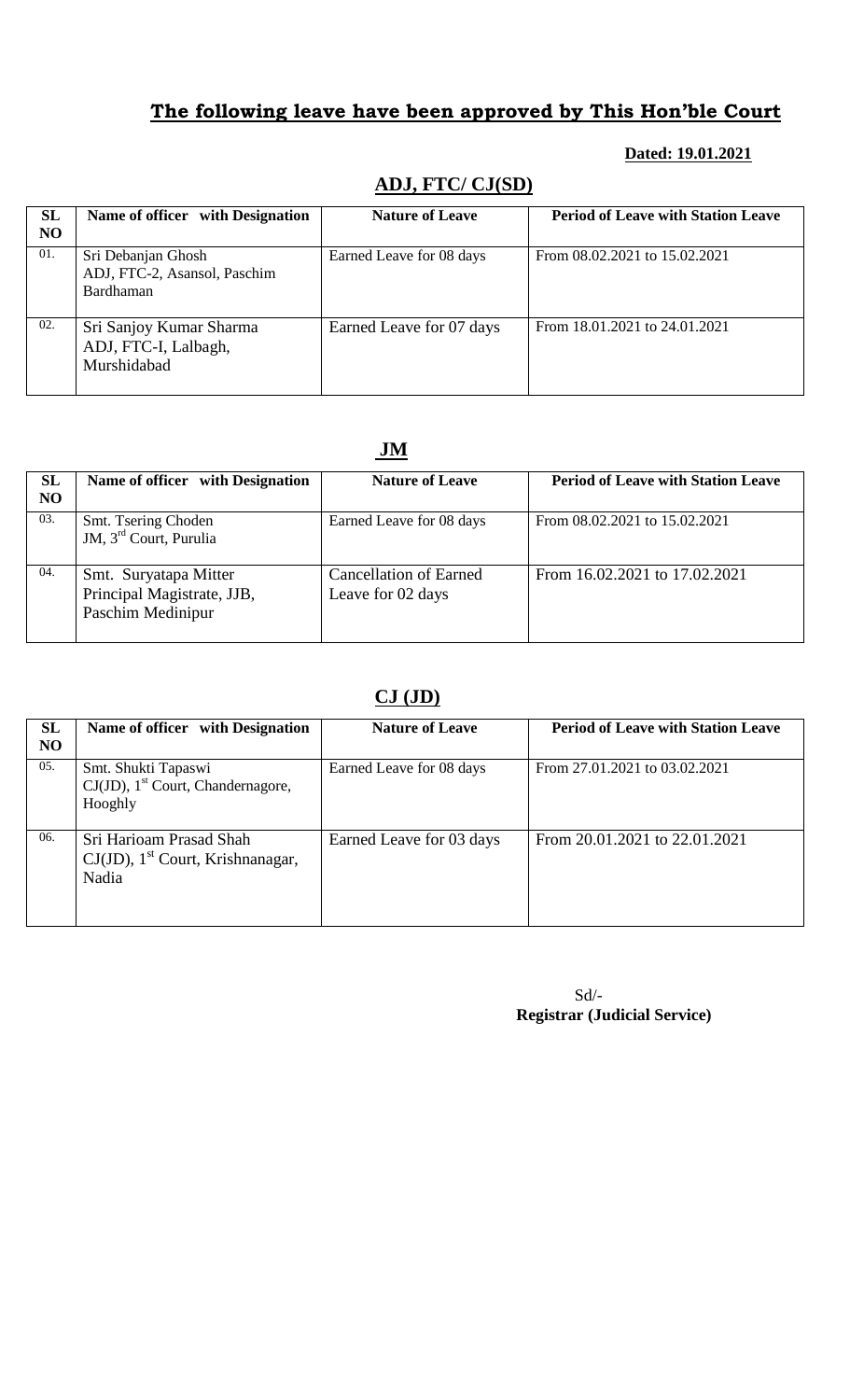### **Dated: 20.01.2021**

| SL<br>NO | Name of officer with<br><b>Designation</b>                             | <b>Nature of Leave</b>   | <b>Period of Leave with Station Leave</b> |
|----------|------------------------------------------------------------------------|--------------------------|-------------------------------------------|
| 01.      | Sri Anjan Kumar Sengupta<br>ADJ, $2nd$ Court, Jangipur,<br>Murshidabad | Earned Leave for 04 days | From 03.02.2021 to 06.02.2021             |

# **DJ/ADJ**

# **CJ(JD)**

| SL<br>N <sub>O</sub> | Name of officer with<br><b>Designation</b>                      | <b>Nature of Leave</b>   | <b>Period of Leave with Station Leave</b> |
|----------------------|-----------------------------------------------------------------|--------------------------|-------------------------------------------|
| 02.                  | Smt. Annu Prasad<br>CJ(JD), Addl. Court,<br>Krishnanagar, Nadia | Earned Leave for 03 days | From 20.01.2021 to 22.01.2021             |
| 03.                  | Sri Arnab Mukherjee<br>CJ(JD), Sadar, Cooch Behar               | Earned Leave for 15 days | From 26.02.2021 to 12.03.2021             |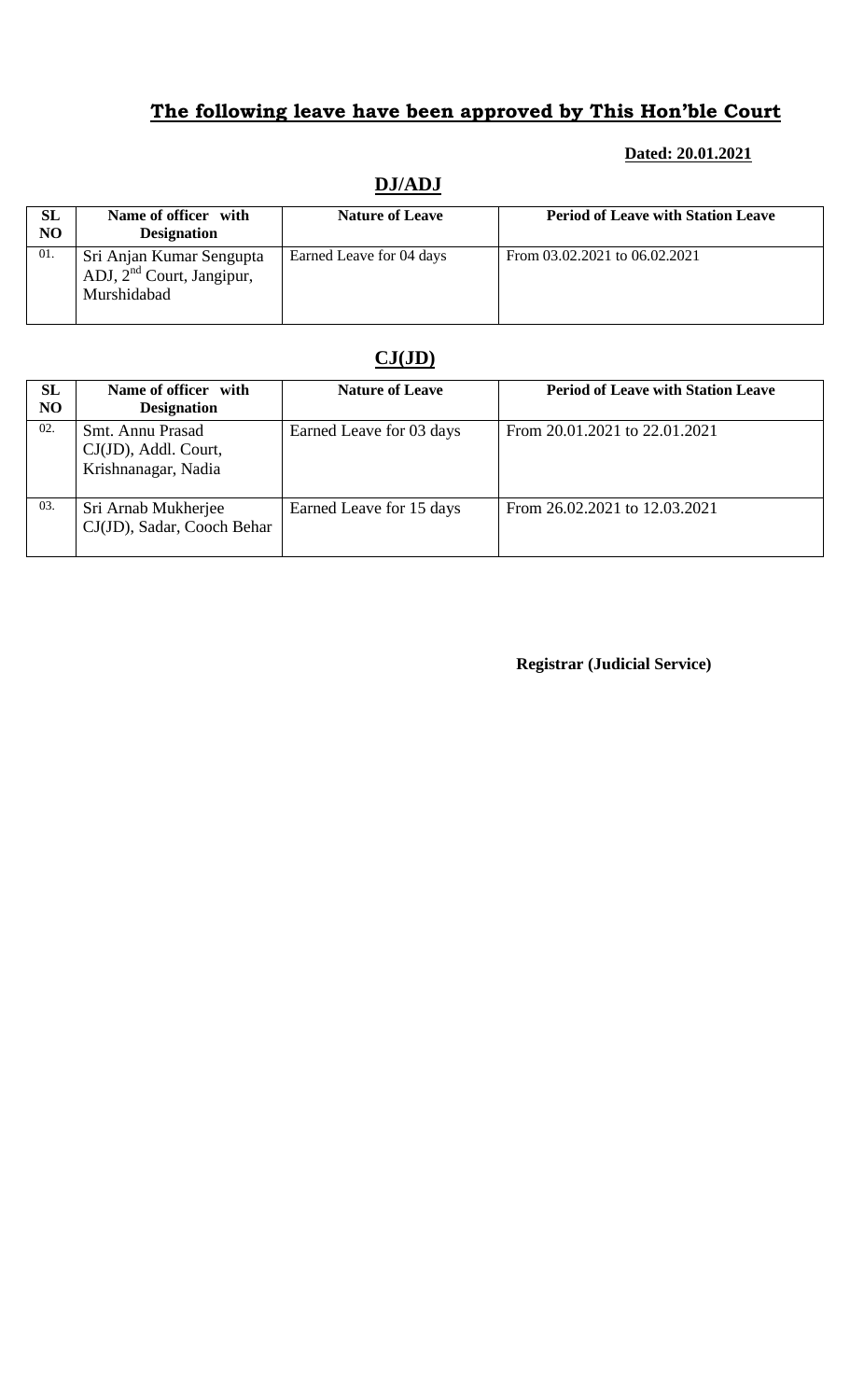#### **Dated: 20.01.2021**

# **DJ/ADJ**

| <b>SL</b><br>N <sub>O</sub> | Name of officer with Designation                                                   | <b>Nature of Leave</b>   | <b>Period of Leave with Station Leave</b> |
|-----------------------------|------------------------------------------------------------------------------------|--------------------------|-------------------------------------------|
| 01.                         | Sri Saugata Chakraborty,<br>ADJ, 5 <sup>th</sup> Court, Berhampore,<br>Murshidabad | Earned Leave for 08 days | From 12.10.2020 to 19.10.2020             |

### **JM**

| <b>SL</b><br>N <sub>O</sub> | Name of officer with Designation                              | <b>Nature of Leave</b>     | <b>Period of Leave with Station Leave</b>                    |
|-----------------------------|---------------------------------------------------------------|----------------------------|--------------------------------------------------------------|
| 02.                         | Smt. Sremoyee Chakraborty JM,<br>3 <sup>rd</sup> Court, Malda |                            | Quarantine Leave for 21 days   From 14.07.2020 to 03.08.2020 |
|                             |                                                               | Commuted Leave for 35 days | From $04.08.2020$ to $07.09.2020$                            |

## **CJ(JD)**

| <b>SL</b><br>N <sub>O</sub> | Name of officer with Designation                                                    | <b>Nature of Leave</b>                             | <b>Period of Leave with Station Leave</b> |
|-----------------------------|-------------------------------------------------------------------------------------|----------------------------------------------------|-------------------------------------------|
| 03.                         | Smt. Reshmi Das<br>CJ(JD), Addl. Court, Lalbagh,<br>Murshidabad                     | Child Care Leave for 15 days                       | From 02.01.2021 to 16.01.2021             |
| 04.                         | Mrs. Sabilaa Rahman<br>$CJ(JD)$ , 1 <sup>st</sup> Court, Berhampore,<br>Murshidabad | <b>Cancellation of Earned Leave</b><br>for 02 days | From 15.01.2021 to 16.01.2021             |

| $Sd/-$                              |  |
|-------------------------------------|--|
| <b>Registrar (Judicial Service)</b> |  |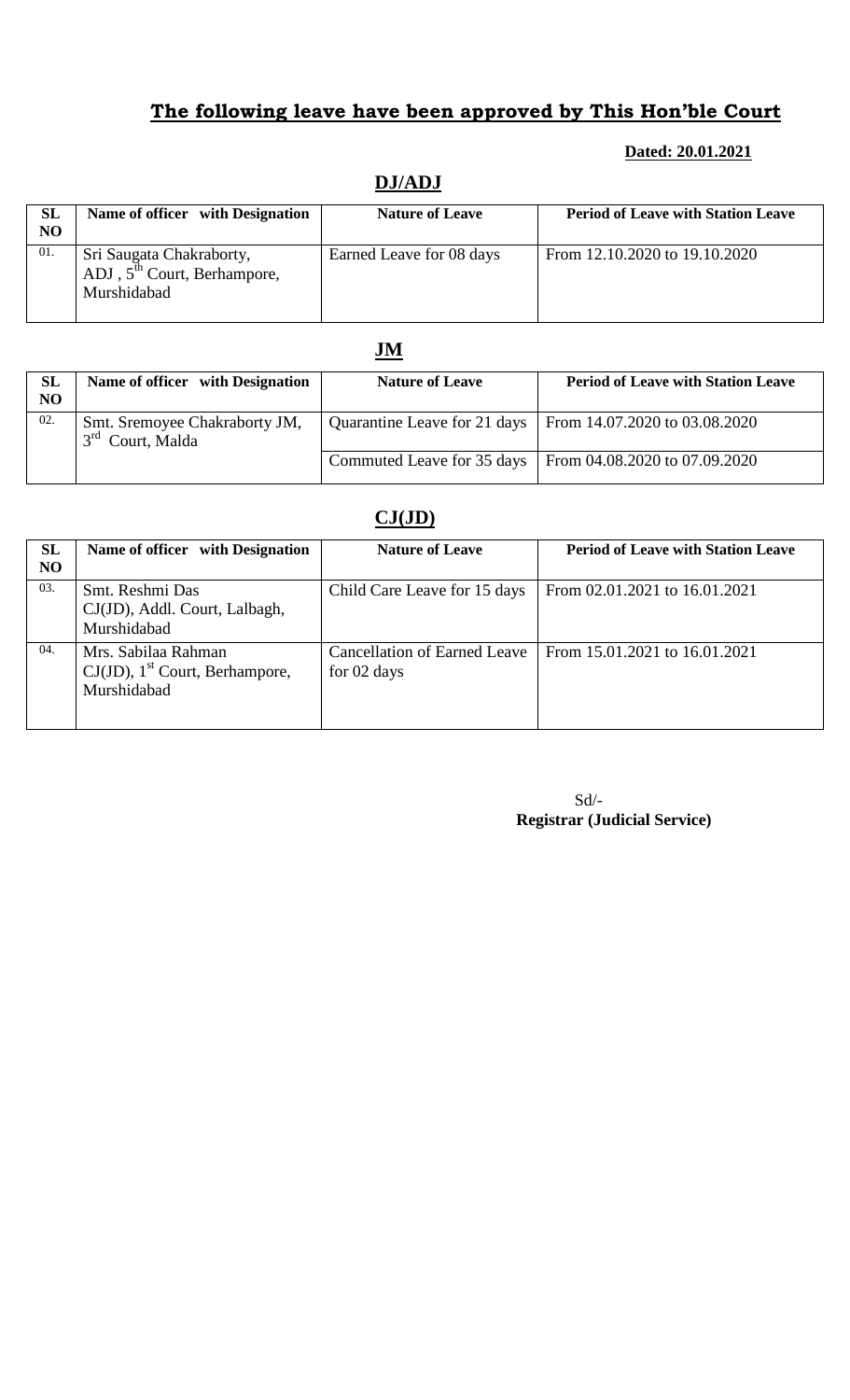### **Dated: 20.01.2021**

### **ACJM**

| <b>SL</b><br>N <sub>O</sub> | Name of officer with<br><b>Designation</b>      | <b>Nature of Leave</b>       | <b>Period of Leave</b>        |
|-----------------------------|-------------------------------------------------|------------------------------|-------------------------------|
| 01.                         | Sharmistha Ghosh-I<br>ACJM, Barasat, 24 Pgs (N) | Quarantine Leave for 21 days | From 19.11.2020 to 09.12.2020 |

### **JM**

| SL<br>N <sub>O</sub> | Name of officer with<br><b>Designation</b>                          | <b>Nature of Leave</b>       | <b>Period of Leave</b>        |
|----------------------|---------------------------------------------------------------------|------------------------------|-------------------------------|
| 02.                  | Sri Tanumoy Karmakar<br>JMFC-cum-CJ(JD), $2nd$ Court,<br>Port Blair | Quarantine Leave for 15 days | From 20.11.2020 to 04.12.2020 |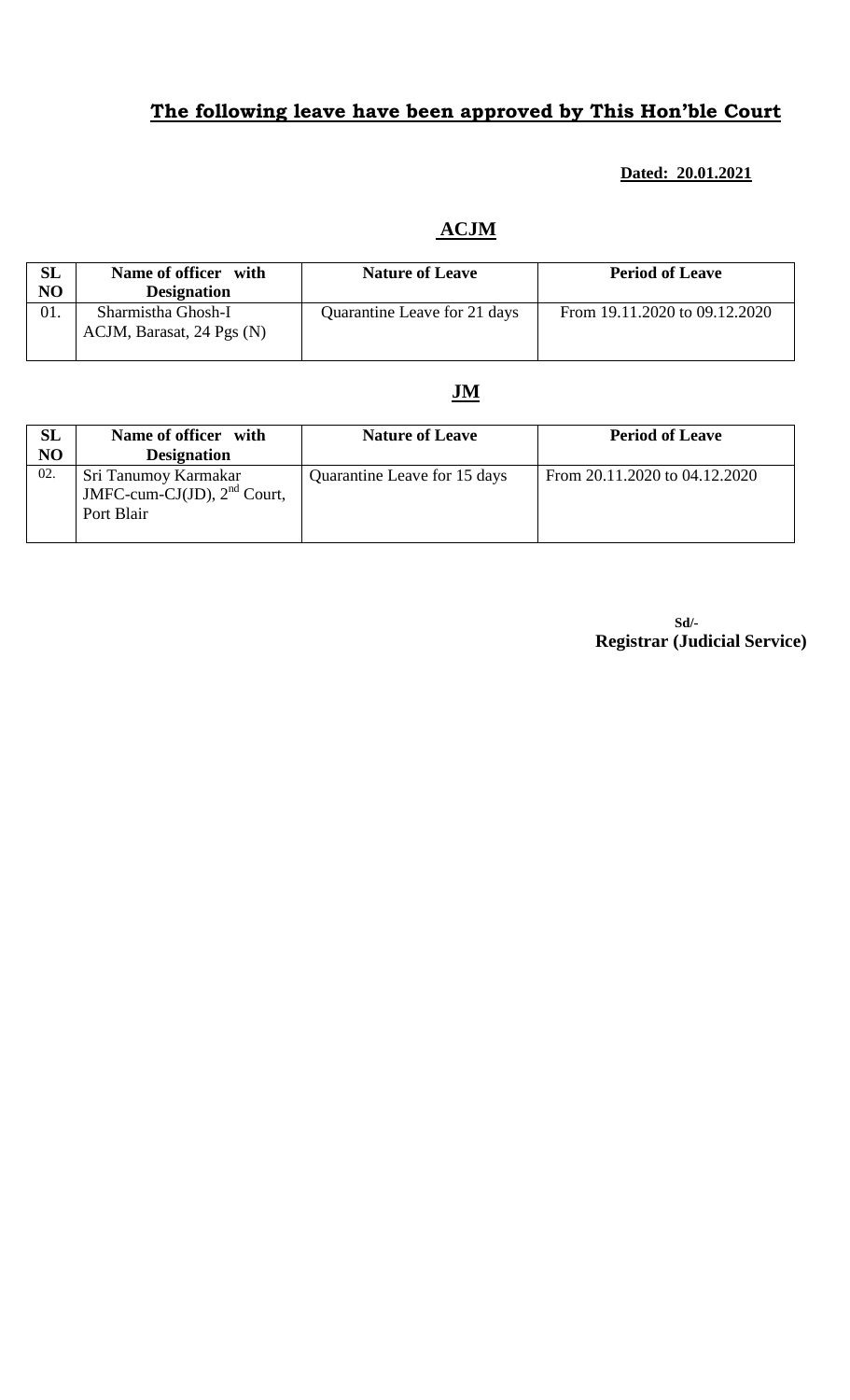### **Dated: 07.01.2021**

| <b>SL</b><br>NO  | Name of officer with<br><b>Designation</b>                                                        | <b>Nature of Leave</b>  | <b>Period of Leave with Station Leave</b>                              |
|------------------|---------------------------------------------------------------------------------------------------|-------------------------|------------------------------------------------------------------------|
| 1.               | Sandip Karmakar<br>ADJ, FTC, Contai, Purba Medinipur                                              | Station Leave           | 08.01.2021 (E) to 11.01.2021 (M)                                       |
| $\overline{2}$ . | Dharani Adhikary<br>ADJ, 1 <sup>st</sup> Court, Suri, Birbhum                                     | CL for 01 day with SLP  | CL: 11.01.2021<br>$SL: 08.01.2021$ (E) to 12.01.2021 (M)               |
| $\overline{3}$ . | Sandip Choudhury<br>ADJ, 4 <sup>th</sup> Court, Jalpaiguri                                        | CL for 02 days with SLP | CL: 11.01.2021 & 12.01.2021<br>$SL: 08.01.2021$ (E) to 13.01.2021 (M)  |
| $\overline{4}$ . | Nirvan Khesong<br>ADJ, Mathabhanga, Cooch Behar                                                   | CL for 02 days          | CL: 11.01.2021<br>12.01.2021<br>$SL: 09.01.2021$ (M) to 13.01.2021 (M) |
| 5.               | Ananda Kumar Tiwari<br>ADJ, $2nd$ Court, Jhargram                                                 | CL for 02 days with SLP | CL: 21.01.2021<br>22.01.2021<br>$SL: 20.01.2021$ (E) to 25.01.2021 (M) |
| 6.               | Arundhati Bhattacharyya<br>ADJ, 1 <sup>st</sup> Court, Paschim Medinipur                          | CL for 01 day with SLP  | On 19.01.2021<br>$SL: 18.01.2021$ (E) to 20.01.2021 (M)                |
| $\overline{7}$ . | Prashant Chowdhury<br>9 <sup>th</sup> Addl. District & Sessions Judge,<br>Alipore, $24$ Pgs $(S)$ | CL for 02 days with SLP | CL: 04.01.2021<br>05.01.2021<br>$SL: 02.01.2021$ (E) to 06.01.2021 (M) |
| 8.               | Indranil Adhikari<br>District Judge, Murshidabad                                                  | CL for 02 days          | CL: 04.01.2021<br>05.01.2021                                           |

### **CASUAL LEAVE DJ/ ADJ**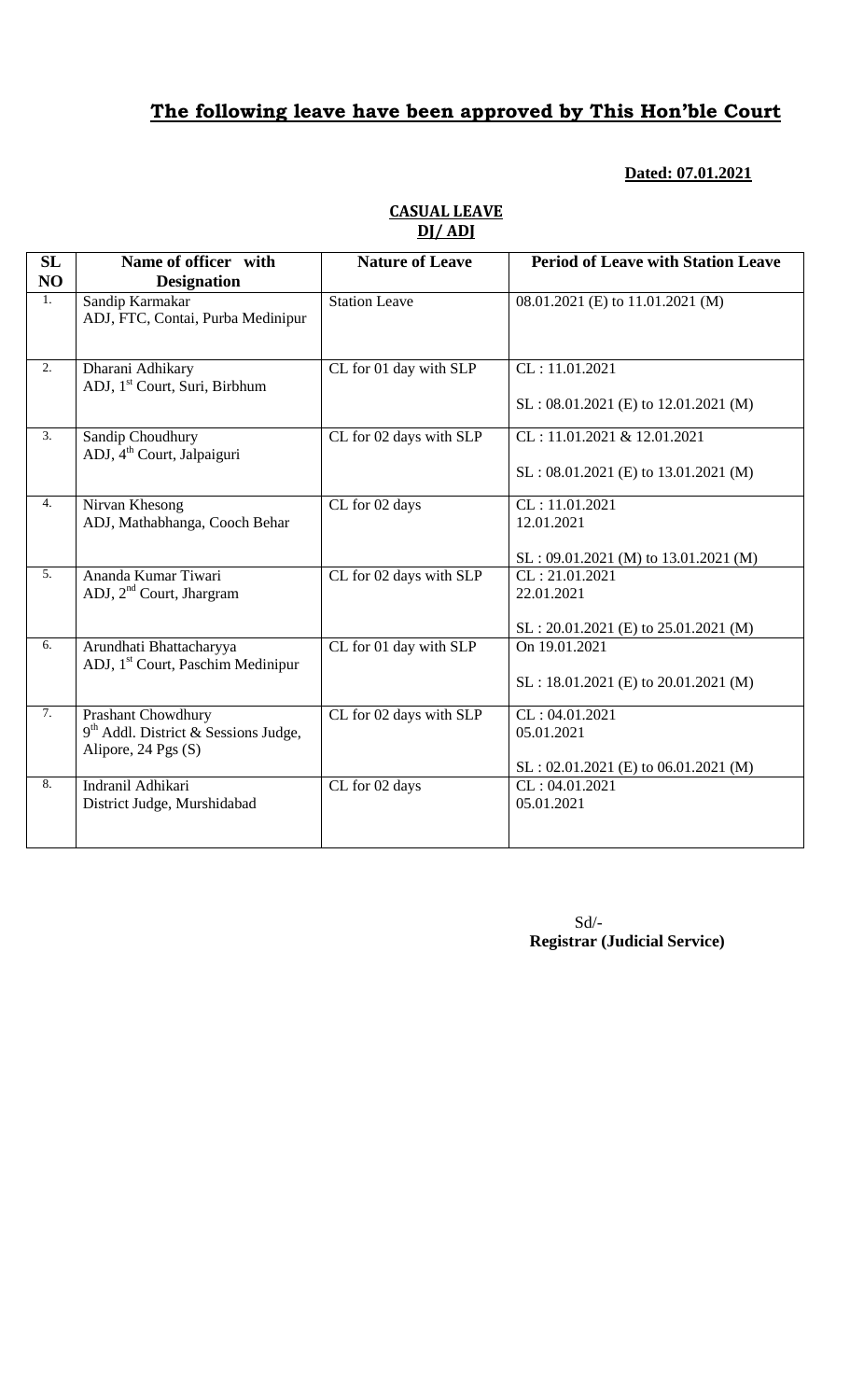## **Dated: 08.01.2021**

| SL<br>NO          | Name of officer with<br><b>Designation</b>                                    | <b>Nature of Leave</b>  | <b>Period of Leave with Station Leave</b> |
|-------------------|-------------------------------------------------------------------------------|-------------------------|-------------------------------------------|
| 1.                | Jai Prakash Singh<br>ADJ, Chanchal, Malda                                     | CL for 02 days with SLP | CL: 15.02.2021 & 17.02.2021               |
| $\overline{2}$ .  | Arun Singh                                                                    | CL for 03 days with SLP | CL: 21.01.2021, 22.01.2021 & 25.01.2021   |
|                   | ADJ, 3 <sup>rd</sup> Court, Malda                                             |                         | SLP: 21.01.2021 (M) to 26.01.2021 (M)     |
| $\overline{3}$ .  | Apurba Kumar Ghosh                                                            | CL for 01 day with SLP  | On 11.01.2021                             |
|                   | ADJ, 4 <sup>th</sup> Court, Malda                                             |                         | SLP: 08.01.2021 (E) to 12.01.2021 (M)     |
| 4.                | Sudipta Bhattacharjee<br>ADJ, Birbhum at Rampurhat                            | <b>Station Leave</b>    | SLP: 08.01.2021 (E) to 11.01.2021 (M)     |
| $\overline{5}$ .  | Supratim Dasgupta                                                             | CL for 02 days with SLP | CL: 21.01.2021, 22.01.2021                |
|                   | ADJ, 5 <sup>th</sup> Court, Krishnagar, Nadia                                 |                         | SLP: 20.01.2021 (E) to 25.01.2021 (M)     |
| 6.                | Saugata Chakraborty<br>ADJ, 5 <sup>th</sup> Court, Berhampore,<br>Murshidabad | CL for 01 day           | On 06.01.2021                             |
| 7.                | Jahangir Kabir                                                                | CL for 02 days with SLP | CL: 11.01.2021, 12.01.2021                |
|                   | ADJ, FTC -2, Purulia                                                          |                         | $SL : 08.01.2021$ (E) to 13.01.2021 (M)   |
| 8.                | Mahananda Das                                                                 | CL for 02 days with SLP | CL: 11.01.2021 & 12.01.2021               |
|                   | ADJ, 4 <sup>th</sup> Court, Berhampore,<br>Murshidabad                        |                         | $SL : 08.01.2021$ (E) to 13.01.2021 (M)   |
| 9.                | Santanu Dutta                                                                 | CL for 01 day with SLP  | CL: 25.01.2021                            |
|                   | ADJ, Dinhata, Cooch Behar                                                     |                         | SLP: 22.01.2021 (E) to 25.01.2021 (A/N)   |
| 10.               | Subhradip Mitra<br>DJ, Paschim Medinipur                                      | <b>Station Leave</b>    | SLP: 08.01.2021 (E) to 11.01.2021 (M)     |
| 11.               | Sarajit Mazumder                                                              | CL for 02 days with SLP | CL: 14.01.2021 & 15.01.2021               |
|                   | ADJ, 1 <sup>st</sup> Court, Hooghly                                           |                         | SLP: 13.01.2021 (E) to 16.01.2021 (M)     |
| $\overline{12}$ . | Manas Ranjan Sanyal<br>ADJ, $2nd$ Court, Hooghly                              | CL for 02 days with SLP | CL: 11.01.2021 & 12.01.2021               |
|                   |                                                                               |                         | SLP: 08.01.2021 (E) to 13.01.2021 (M)     |
| 13.               | Ambarish Ghosh<br>ADJ, Re-Designated Court,<br>Paschim Medinipur              | <b>Station Leave</b>    | SLP: 08.01.2021 (E) to 11.01.2021 (M)     |
| 14.               | Shankar Mani Tripathi                                                         | CL for 02 days with SLP | CL: 07.01.2021 & 08.01.2021               |
|                   | ADJ, 1 <sup>st</sup> Court, Contai, Purba<br>Medinipur                        |                         | SLP: 06.01.2021 (E) to 11.01.2021 (M)     |

### **CASUAL LEAVE DJ/ ADJ**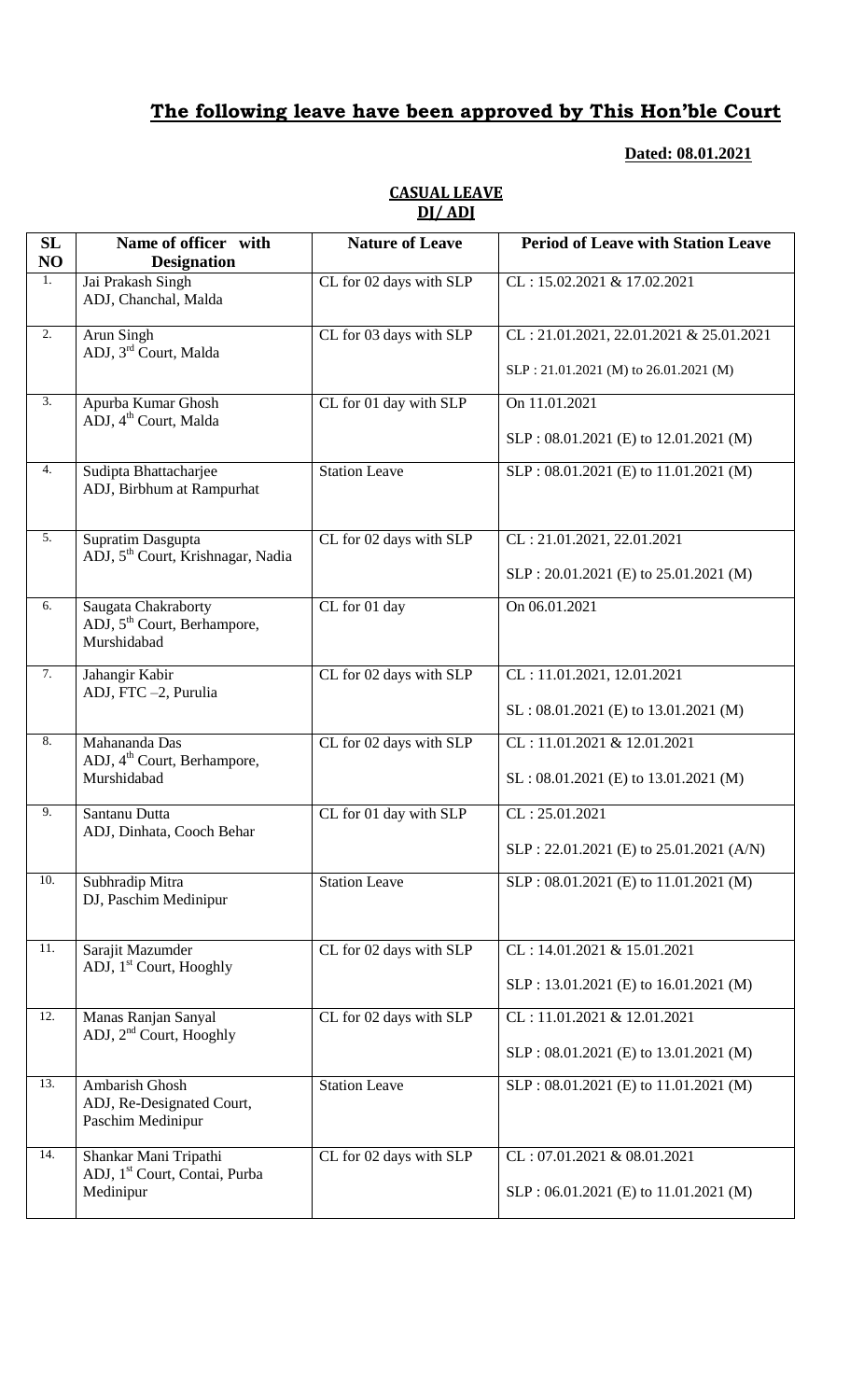|--|--|--|

| <b>SL</b><br>NO | Name of officer with<br><b>Designation</b>                                                          | <b>Nature of Leave</b>  | <b>Period of Leave with Station Leave</b>                                           |
|-----------------|-----------------------------------------------------------------------------------------------------|-------------------------|-------------------------------------------------------------------------------------|
| 15.             | Mr. Viswaroop Sett<br>ADJ, 4 <sup>th</sup> Court, Burdwan                                           | CL for 02 days with SLP | $CL: 07.01.2021 \& 08.01.2021$<br>$SLP: 06.01.2021 (E)$ to 11.01.2021 (M)           |
| 16.             | Manoj Kumar Sharma<br>DJ, Purulia                                                                   | CL for 01 day with SLP  | CL: 22.01.2021<br>SLP: 21.01.2021 (E) to 25.01.2021 (M)                             |
| 17.             | Chaitali Chatterjee Das<br>Chief Judge, Presidency Small<br>Cause Court, Calcutta                   | CL for 01 day           | CL: 12.01.2021                                                                      |
| 18.             | Abhiram Barman<br>ADJ, FTC, Chandernagore,<br>Hooghly                                               | CL for 03 days with SLP | $CL: 25.01.2021, 27.01.2021 \& 28.01.2021$<br>SLP: 23.01.2021 (M) to 28.01.2021 (E) |
| 19.             | Arpan Kumar Chattopadhyay<br>ADJ-cum-Judge, Special Court<br>(E.C. Act), Berhampore,<br>Murshidabad | CL for 01 day with SLP  | CL: 07.01.2021<br>SLP: 06.01.2021 (E) to 08.01.2021 (M)                             |
| 20.             | Arjun Mukherjee<br>ADJ, FTC-II, Purba Bardhaman                                                     | CL for 03 days with SLP | CL: 20.01.2021, 21.01.2021 & 22.01.2021<br>SLP: 19.01.2021 (E) to 25.01.2021 (M)    |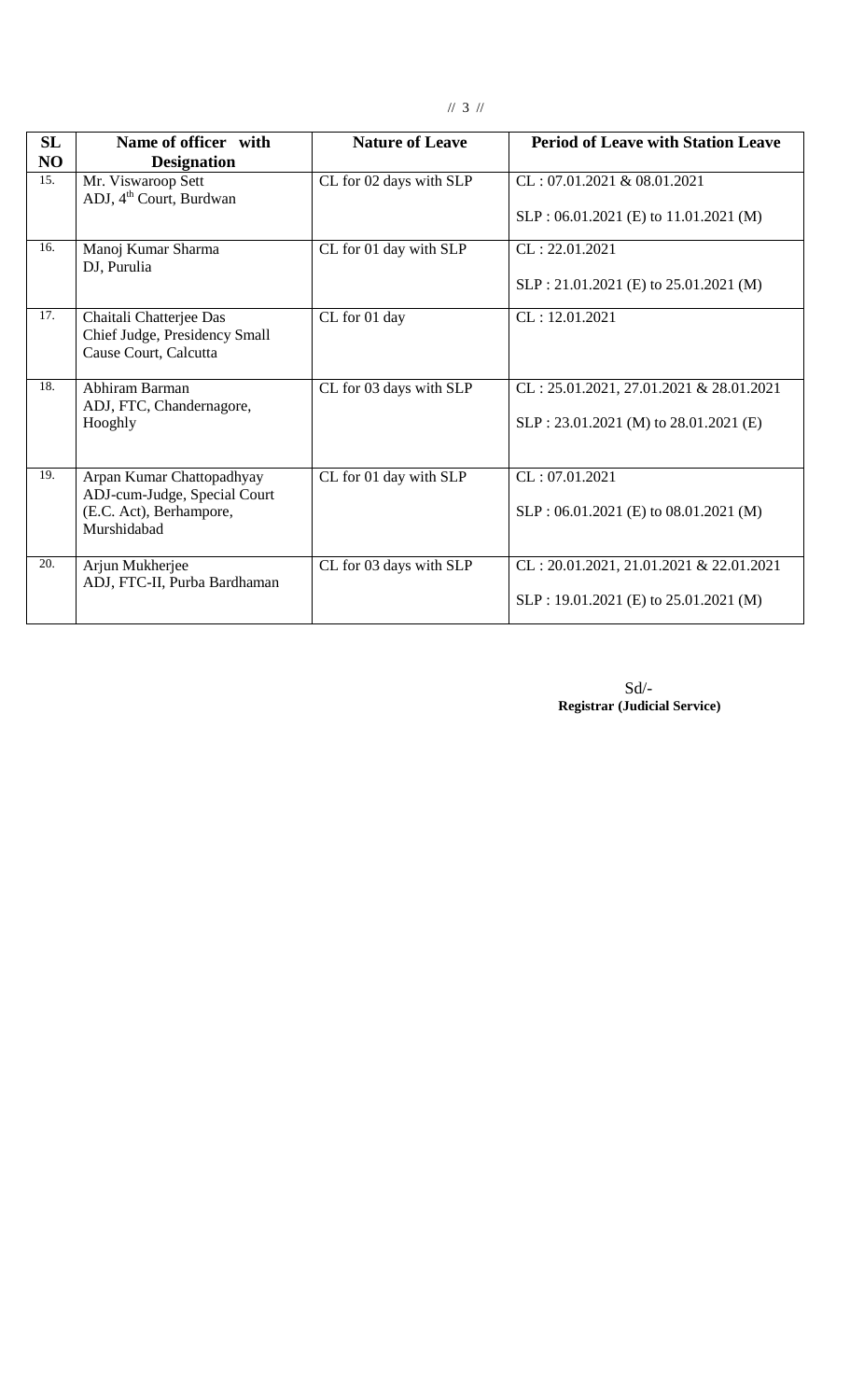### **Dated 14.01.2021**

| <b>SL</b>      | Name of officer with Designation              | <b>Nature of Leave</b> | <b>Period of Leave with Station</b> |
|----------------|-----------------------------------------------|------------------------|-------------------------------------|
| NO             |                                               |                        | Leave                               |
| 01             | Anil Kumar Prasad                             | CL for 03 days         | CL:14.01.2021                       |
|                | ADJ, FTC-II, Alipurduar, Jalpaiguri           | with SL                | To 16.01.2021                       |
|                |                                               |                        | SL:13.01.2021(E)                    |
|                |                                               |                        | To 18.01.2021(M)                    |
| 02             | Bhawani Shankar Sharma                        | CL for 02 days         | CL:22.01.2021,                      |
|                | ADJ, $3rd$ Court, Barasat, 24pgs(N)           | with SL                | 25.01.2021                          |
|                |                                               |                        | SL:2101.2021(E)                     |
|                |                                               |                        | To 26.01.2021(M)                    |
| 03             | Raja Ray                                      | CL for 01 day with     | CL:25.01.2021                       |
|                | ADJ, 2 <sup>nd</sup> Court, Durgapur, Paschim | <b>SL</b>              | SL:22.01.2021(E)                    |
|                | Bardhaman                                     |                        | To 25.01.2021(E)                    |
| 04             | Smita Gaurisaria                              | CL for 01 day with     | CL:20.01.2021                       |
|                | ADJ, 1 <sup>st</sup> Court, Tamluk, Purba     | <b>SL</b>              | SL:19.01.2021(E)                    |
|                | Medinipur                                     |                        | To 21.01.2021(E)                    |
| 0 <sub>5</sub> | Sukumar Sutradhar                             | CL for 02 days         | CL:07.01.2021,                      |
|                | ADJ, 1 <sup>st</sup> Court, Katwa, Purba      | with SL                | 08.01.2021                          |
|                | Bardhaman                                     |                        | SL:06.01.2021(E)                    |
|                |                                               |                        | To 09.01.2021(M)                    |

#### **CASUAL LEAVE DJ/ ADJ**

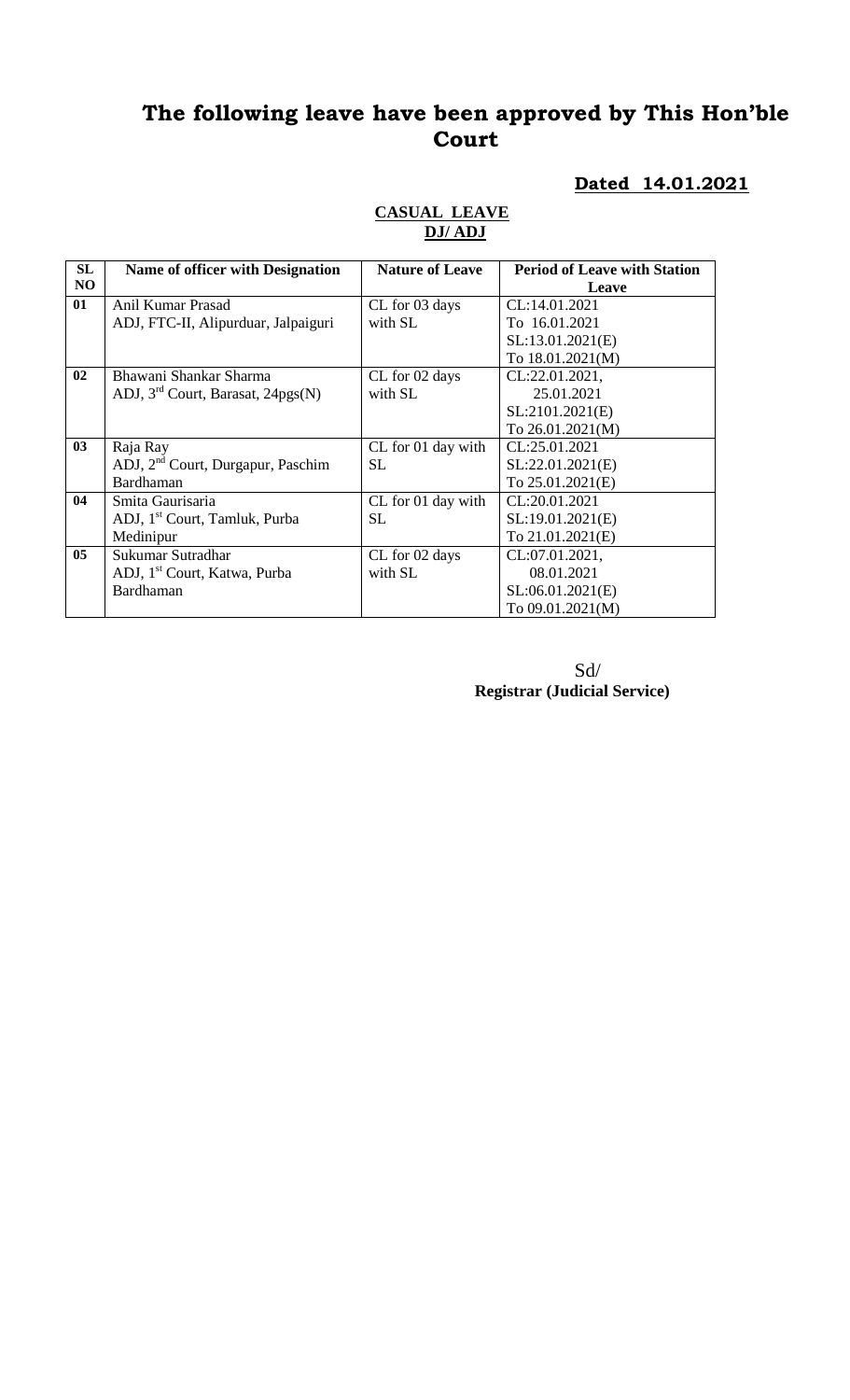### **Dated 15.01.2021**

| NO<br>01<br><b>Lilamoy Mondal</b><br>CL:25.01.2021<br>CL for 01 day<br>ADJ, FTC-I, Islampur, Uttar<br>with SL<br>SL:22.01.2021(E) |  |
|-----------------------------------------------------------------------------------------------------------------------------------|--|
|                                                                                                                                   |  |
|                                                                                                                                   |  |
| Dinajpur<br>To 26.01.2021(M)                                                                                                      |  |
| Manjusri Mondal<br>CL:08.02.2021<br>02<br>CL for 01 day                                                                           |  |
| ADJ, Amta, Howrah<br>with SL<br>SL:06.02.2021(E)                                                                                  |  |
| To 09.02.2021(M)                                                                                                                  |  |
| 03<br>Madan Mohan Mishra<br>CL:16.01.2021<br>CL for 01 day                                                                        |  |
| with SL<br>SL:15.01.2021(E)<br>ADJ, FTC-I, Jangipur, Murshidabad                                                                  |  |
| To 18.01.2021(M)                                                                                                                  |  |
| 04<br>Madhumita Roy-III<br>CL:25.01.2021<br>CL for 03 days                                                                        |  |
| ADJ, FTC-II, Kandi, Murshidabad<br>To 27.01.2021                                                                                  |  |
|                                                                                                                                   |  |
| 05<br>CL:15.01.2021<br>CL for 01 day<br>Nandadulal Kalapahar                                                                      |  |
| ADJ, Chandernagore, Hooghly<br>with SL<br>SL:14.01.2021(E)                                                                        |  |
| To 16.01.2021(M)                                                                                                                  |  |
| CL:25.01.2021<br>06<br>Satya Arnab Ghosal<br>CL for 01 day                                                                        |  |
| Judge, Commercial Court, Siliguri                                                                                                 |  |
|                                                                                                                                   |  |
| 07<br>CL:14.01.2021,<br><b>Umesh Singh</b><br>CL for 02 days                                                                      |  |
| ADJ, 2 <sup>nd</sup> Court, Alipore, 24pgs(S)<br>15.01.2021                                                                       |  |
|                                                                                                                                   |  |
| 08<br>Rabindra Nath Samanta<br>CL for 02 days<br>CL:02.02.2021,                                                                   |  |
| 03.02.2021<br>Chief Judge, City Civil Court,                                                                                      |  |
| Calcutta<br>09<br>Paresh Chandra Karmakar<br>CL:05.01.2021                                                                        |  |
| CL for 03 days<br>To 07.01.2021                                                                                                   |  |
| ADJ, $2nd$ Court, Bongaon, $24pgs(N)$                                                                                             |  |

#### **CASUAL LEAVE DJ/ ADJ**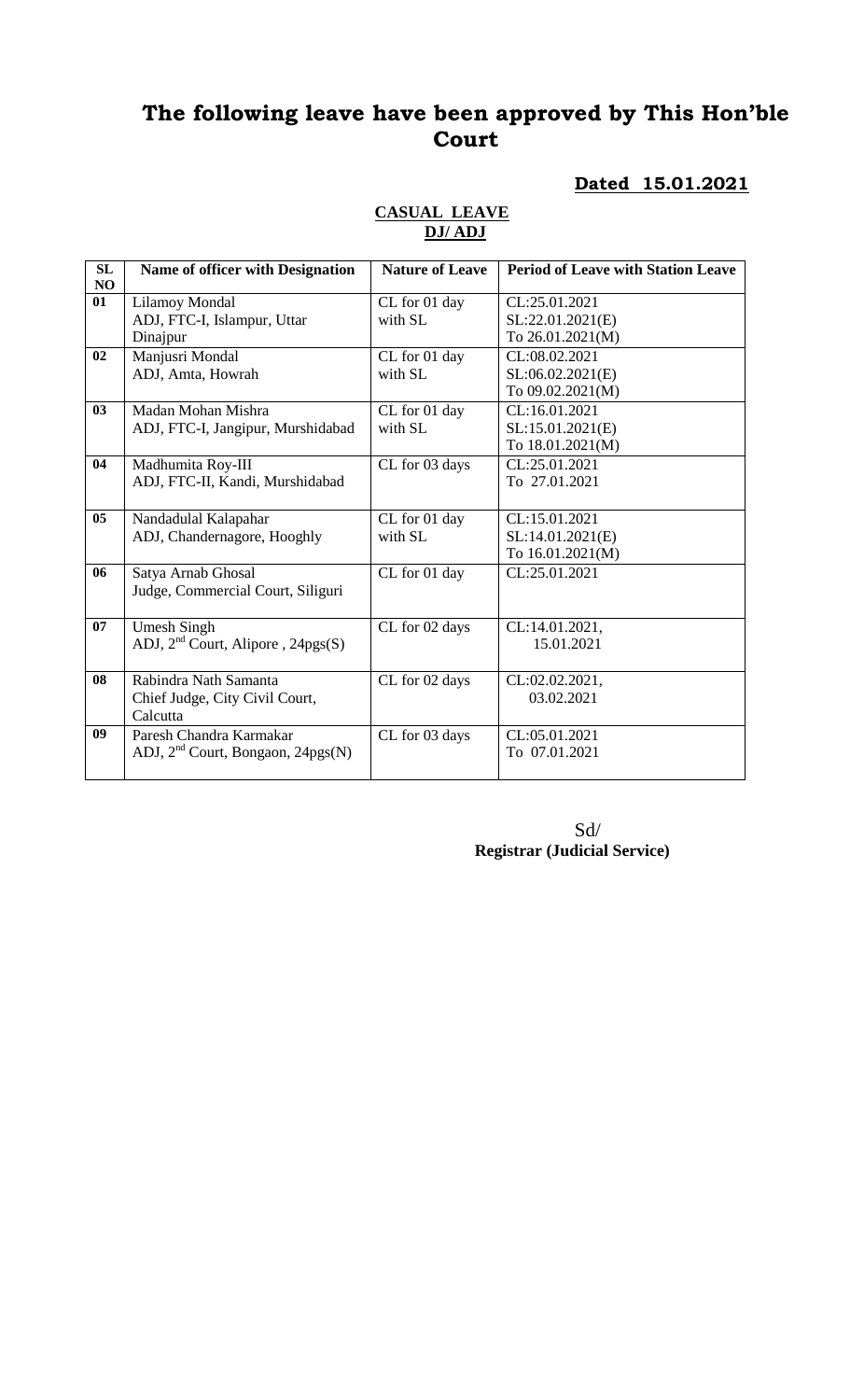### **Dated 18.01.2021**

| SL | <b>Name of officer with Designation</b>           | <b>Nature of Leave</b> | <b>Period of Leave with Station</b> |
|----|---------------------------------------------------|------------------------|-------------------------------------|
| NO |                                                   |                        |                                     |
|    |                                                   |                        | Leave                               |
| 01 | Mou Chatterjee                                    | CL for 01 day with     | CL:25.01.2021                       |
|    | ADJ, 1 <sup>st</sup> Court, Malda                 | SL                     | SL:22.01.2021(E)                    |
|    |                                                   |                        | To 26.01.2021(M)                    |
| 02 | Arup Roy                                          | CL for 01 day with     | CL:25.01.2021                       |
|    | ADJ, FTC-III, Barrackpore, 24pgs(N)               | <b>SL</b>              | SL:22.01.2021(E)                    |
|    |                                                   |                        | To 25.01.2021(E)                    |
| 03 | Anjan Kumar Sengupta                              | CL for 02 days         | CL:22.01.2021,                      |
|    | ADJ, 2 <sup>nd</sup> Court, Jangipur, Murshidabad | with SL                | 25.01.2021                          |
|    |                                                   |                        | SL:21.01.2021(E)                    |
|    |                                                   |                        | To 25.01.2021(N)                    |
| 04 | Manoj Kumar Prasad                                | CL for 01 day with     | CL:25.01.2021                       |
|    | ADJ, FTC-I, Asansol, Paschim                      | <b>SL</b>              | SL:22.01.2021(E)                    |
|    | Bardhaman                                         |                        | To 25.01.2021(E)                    |
| 05 | Nayyar Azam Khan                                  | CL for 03 days         | CL:20.01.2021                       |
|    | ADJ, 1 <sup>st</sup> Court, Jhargram              | with SL                | To 22.01.2021                       |
|    |                                                   |                        | SL:19.01.2021(E)                    |
|    |                                                   |                        | To 25.01.2021(M)                    |
| 06 | Partha Pratim Chakravorty                         | CL for 01 day with     | CL:25.01.2021                       |
|    | ADJ, $3rd$ Court, Alipore, 24pgs(S)               | <b>SL</b>              | SL:22.01.2021(E)                    |
|    |                                                   |                        | To 27.01.2021(M)                    |
| 07 | Rana Dam                                          | CL for 01 day with     | CL:25.01.2021                       |
|    | ADJ, $4th$ Court, Alipore, 24pgs(S)               | <b>SL</b>              | SL:22.01.2021(E)                    |
|    |                                                   |                        | To 25.01.2021(E)                    |

#### **CASUAL LEAVE DJ/ ADJ**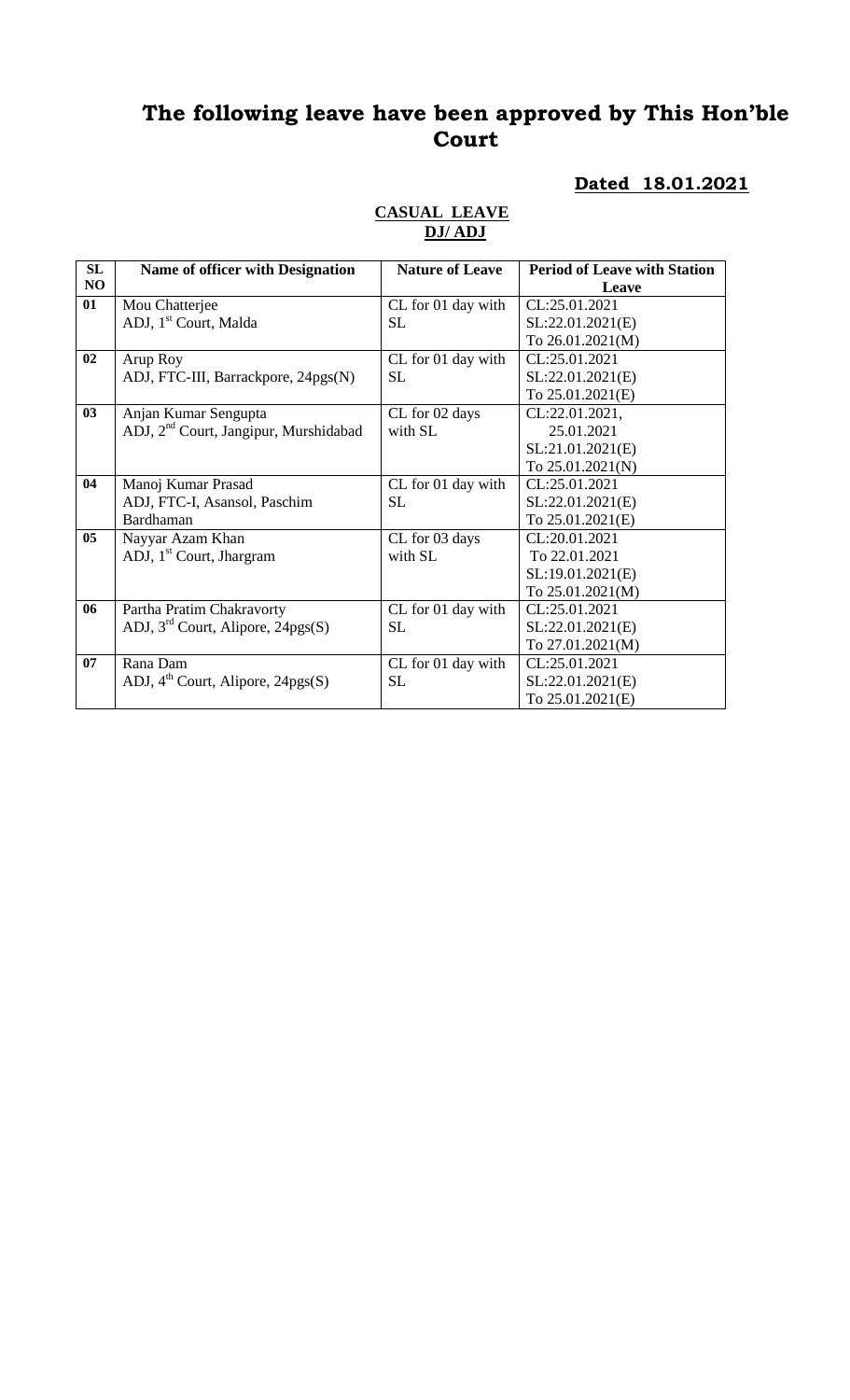| 08 | Subhra Sankar Bhatta                           | CL for 01 day with | CL:21.01.2021    |
|----|------------------------------------------------|--------------------|------------------|
|    | DJ, Hooghly                                    | CL                 | SL:20.01.2021(E) |
|    |                                                |                    | To 22.01.2021(M) |
| 09 | Ashis Kumar Hazra                              | CL for 01 day with | CL:22.01.2021    |
|    | Judge, Spl Court-ADJ, Durgapur,                | CL                 | SL:21.01.2021(E) |
|    | Paschim Bardhaman                              |                    | To 25.01.2021(M) |
|    |                                                |                    |                  |
| 10 | Asima Pal                                      | CL for 01 day with | CL:25.01.2021    |
|    | ADJ, 5 <sup>th</sup> Court, Malda              | CL                 | SL:22.01.2021(E) |
|    |                                                |                    | To 25.01.2021(N) |
| 11 | Abhijit De                                     | CL for 01 day with | CL:25.01.2021    |
|    | ADJ, FTC-III, Krishnagar, Nadia                | CL                 | SL:22.01.2021(E) |
|    |                                                |                    | To 25.01.2021(N) |
| 12 | Mandakranta Saha                               | CL for 01 day with | CL:25.01.2021    |
|    | ADJ, FTC-II, Malda                             | CL                 | SL:22.01.2021(E) |
|    |                                                |                    | To 26.01.2021(M) |
| 13 | Yogita Gaurisaria                              | CL for 01 day with | CL:20.01.2021    |
|    | ADJ, Nabadip, Nadia                            | <b>SL</b>          | SL:19.01.2021(E) |
|    |                                                |                    | To 21.01.2021(M) |
| 14 | Suparna Ray                                    | CL for 01 day with | CL:25.01.2021    |
|    | ADJ, 2 <sup>nd</sup> Court, Balurghat, Dakshin | <b>SL</b>          | SL:22.01.2021(E) |
|    | Dinajpur                                       |                    | To 26.01.2021(M) |
| 15 | Sujasha Mukherji                               | CL for 01 day      | CL:15.02.2020    |
|    | Judge, Bench-VII, City Civil Court             |                    |                  |
|    |                                                |                    |                  |
| 16 | Arun Rai                                       | CL for 01 day with | CL:25.01.2021    |
|    | ADJ, 2 <sup>nd</sup> Court, Howrah             | <b>SL</b>          | SL:22.01.2021(E) |
|    |                                                |                    | To 25.01.2021(E) |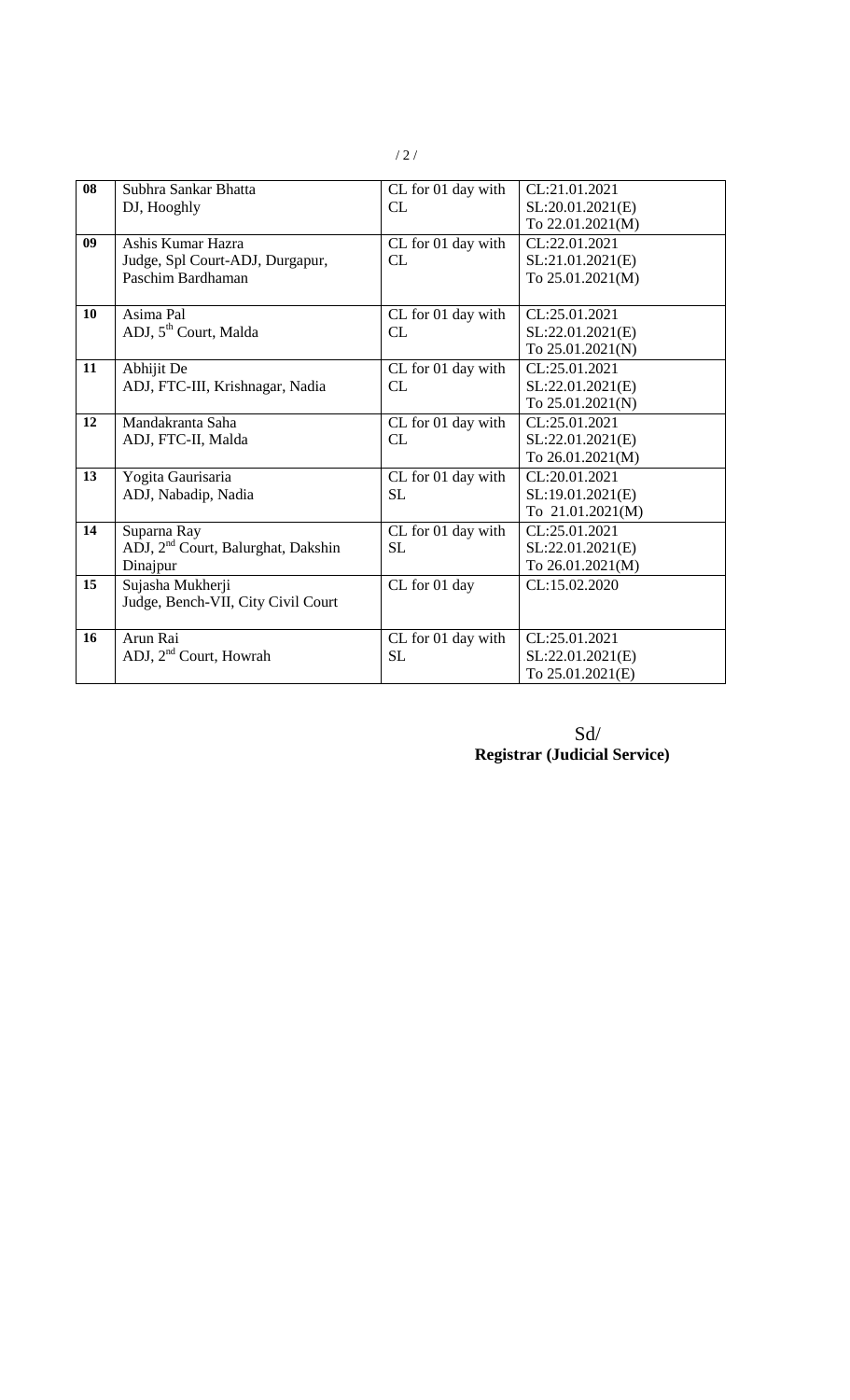**Dated 19.01.2021**

| SL             | Name of officer with Designation                     | <b>Nature of Leave</b> | <b>Period of Leave with Station</b> |
|----------------|------------------------------------------------------|------------------------|-------------------------------------|
| N <sub>O</sub> |                                                      |                        | Leave                               |
| 01             | Bishnu Baran Mondal                                  | CL for 01 day          | CL:25.01.2021                       |
|                | ADJ, 1 <sup>st</sup> Court, Islampur, Uttar Dinajpur | with SL                | SL:22.01.2021(E)                    |
|                |                                                      |                        | To 26.01.2021(M)                    |
| 02             | Dharani Adhikary                                     | CL for 01 day          | CL:25.01.2021                       |
|                | ADJ, 1 <sup>st</sup> Court, Suri, Birbhum            | with SL                | SL:22.01.2021(E)                    |
|                |                                                      |                        | To $27.01.2021(M)$                  |
| 0 <sub>3</sub> | Guru Das Biswas                                      | CL for 01 day          | CL:25.01.2021                       |
|                | ADJ, FTC-II,                                         | with SL                | SL:22.01.2021(E)                    |
|                | Jangipur, Murshidabad                                |                        | To 26.01.2021(E)                    |
| 04             | Gopal Kishore Sinha                                  | CL for 02 days         | CL:27.01.2021,                      |
|                | ADJ, $7th$ Court, Alipore, 24pgs(S)                  | with SL                | 28.01.2021                          |
|                |                                                      |                        | SL:27.01.2021(M)                    |
|                |                                                      |                        | To 29.01.2021(M)                    |
| 05             | Viswaroop Sett                                       | CL for 01 day          | CL:25.01.2021                       |
|                | ADJ, 4 <sup>th</sup> Court, Purba Bardhaman          | with SL                | SL:22.01.2021(E)                    |
|                |                                                      |                        | To 25.01.2021(E)                    |
| 06             | Kausik Bhattacharyya                                 | <b>Station leave</b>   | SL:22.01.2021(E)                    |
|                | DJ, Paschim Bardhaman                                |                        | To $25.01.2021(M)$                  |
|                |                                                      |                        |                                     |

#### **CASUAL LEAVE DJ/ ADJ**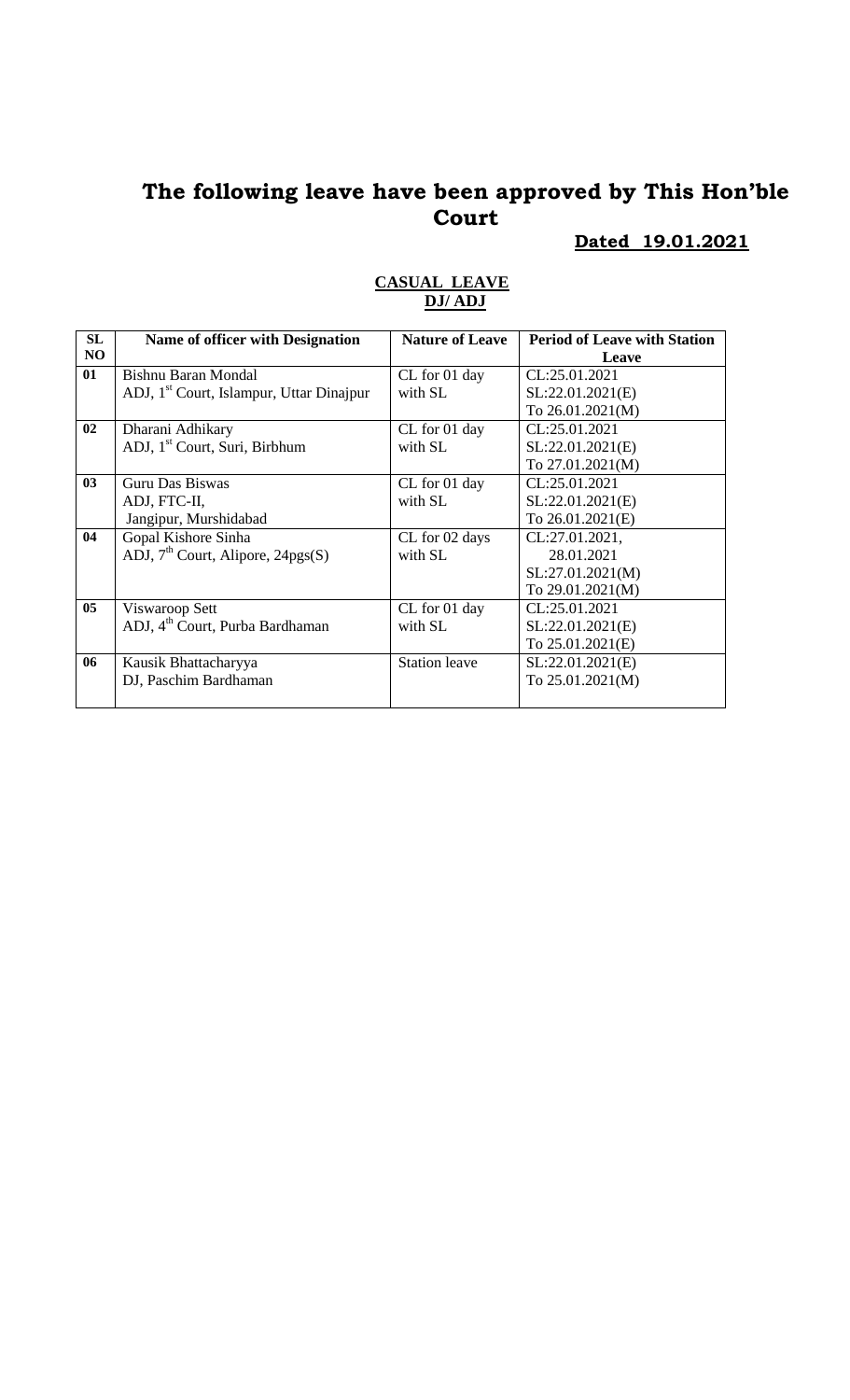| 07 | Rina Sawoo                                    | CL for 04 days     | CL:15.02.2021,   |
|----|-----------------------------------------------|--------------------|------------------|
|    | ADJ, 3 <sup>rd</sup> Court, Paschim Medinipur | with SL            | 18.02.2021,      |
|    | D.O.A.-16.01.21                               |                    | 19.02.2021,      |
|    | D.O.F-16.01.21                                |                    | 20.02.2021       |
|    | D.O.R.-18.01.21                               |                    | SL:12.02.2021(E) |
|    |                                               |                    | To 22.02.2021(M) |
| 08 | Tania Ghosh                                   | CL for 01 day with | CL:22.01.2021    |
|    | ADJ, 2 <sup>nd</sup> Court, Paschim Medinipur | <b>SL</b>          | SL:21.01.2021(E) |
|    | D.O.A.-15.01.21                               |                    | To 25.01.2021(M) |
|    | D.O.F- 16.01.21                               |                    |                  |
|    | D.O.R.-18.01.21                               |                    |                  |
| 09 | Saugata Chakraborty                           | CL for 01 day      | CL:22.01.2021    |
|    | ADJ, 5 <sup>th</sup> Court, Berhampore,       |                    |                  |
|    | Murshidabad                                   |                    |                  |
|    | D.O.A.-18.01.21                               |                    |                  |
|    | D.O.F- 18.01.21                               |                    |                  |
|    | D.O.R.-19.01.21                               |                    |                  |
| 10 | Indranil Adhikari                             | CL for 01 day      | CL:19.01.2021    |
|    | DJ, Murshidabad at Berhampore                 |                    |                  |
|    | D.O.A.-19.01.21                               |                    |                  |
|    | D.O.R.-19.01.21                               |                    |                  |
| 11 | <b>Santosh Kumar Pathak</b>                   | CL for 02 days     | CL:22.01.2021,   |
|    | ADJ, FTC-III, Berhampore, Murshidabd          | with SL            | 25.01.2021       |
|    | D.O.A.-18.01.21                               |                    | SL:21.01.2021(E) |
|    | D.O.F- 18.01.21                               |                    | To 26.01.2021(M) |
|    | D.O.R.-19.01.21                               |                    |                  |
| 12 | Vivekananda Sur                               | CL for 01 day with | CL:20.01.2021    |
|    | ADJ, 1 <sup>st</sup> Court, Berhampore,       | <b>SL</b>          | SL:19.01.2021(E) |
|    | Murshidabad                                   |                    | To 21.01.2021(M) |
|    | D.O.A.-18.01.21                               |                    |                  |
|    | D.O.F-18.01.21                                |                    |                  |
|    | D.O.R.-19.01.21                               |                    |                  |